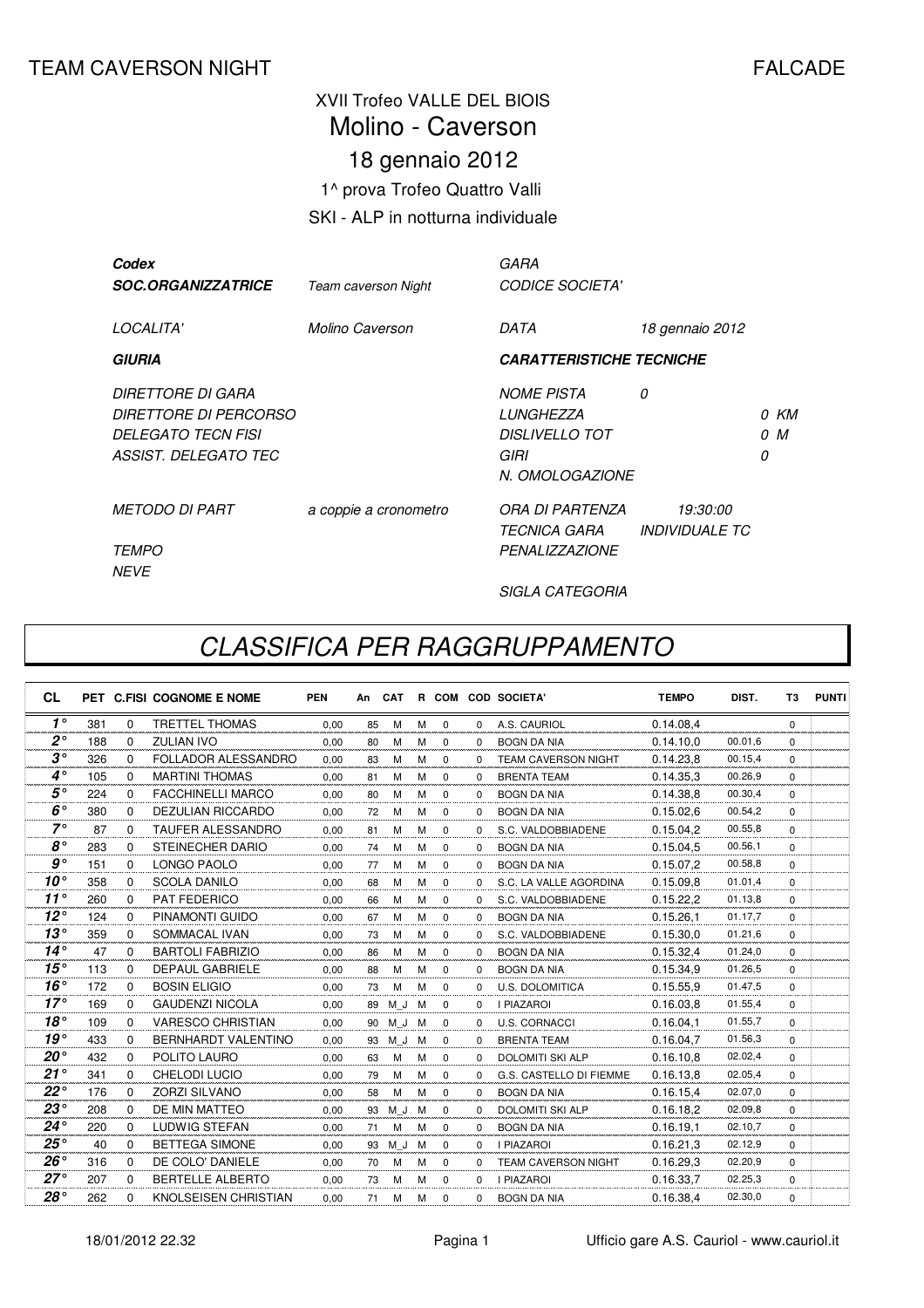| CL                         |           |             | PET C.FISI COGNOME E NOME                      | <b>PEN</b>   |          |        |        |                  |          | An CAT R COM COD SOCIETA'             | <b>TEMPO</b>           | DIST.              | Т3          | <b>PUNTI</b> |
|----------------------------|-----------|-------------|------------------------------------------------|--------------|----------|--------|--------|------------------|----------|---------------------------------------|------------------------|--------------------|-------------|--------------|
| $29^{\circ}$               | 293       | 0           | <b>VUERICH ALESSANDRO</b>                      | 0,00         | 69       | м      | м      | 0                | 0        | <b>TONALTITUDE</b>                    | 0.16.39,0              | 02.30,6            | $\mathbf 0$ |              |
| $30^{\circ}$               | 382       | 0           | <b>CAMPESTRINI OMAR</b>                        | 0,00         | 97       | M J    | м      | 0                | 0        | I FAVOLENZE                           | 0.16.40,1              | 02.31,7            | 0           |              |
| $31^{\circ}$               | 253       | 0           | DEGIAMPIETRO WERNER                            | 0,00         | 79       | М      | M      | 0                | 0        | A.S. CAURIOL                          | 0.16.45,1              | 02.36,7            | $\mathbf 0$ |              |
| $32^{\circ}$               | 404       | 0           | CAMPESTRINI CAMILLO                            | 0,00         | 64       | М      | M      | 0                | 0        | I FAVOLENZE                           | 0.16.47,5              | 02.39,1            | 0           |              |
| $33^{\circ}$               | 214       | 0           | <b>MANFROI SIMONE</b>                          | 0,00         | 90       | M J    | м      | 0                | 0        | CENTRO AGONISTICO ARAB                | 0.16.59,2              | 02.50,8            | 0           |              |
| $34^{\circ}$               | 132       | 0           | CAGLIEROTTI FABRIZIO                           | 0,00         | 79       | М      | М      | 0                | 0        | ** NON DICHIARATA **                  | 0.17.02,4              | 02.54,0            | 0           |              |
| $35^{\circ}$               | 154       | $\mathbf 0$ | <b>GAIO MICHELE</b>                            | 0,00         | 73       | M      | М      | $\mathbf 0$      | 0        | I PIAZAROI                            | 0.17.03,6              | 02.55,2            | 0           |              |
| $36^{\circ}$               | 222       | $\mathbf 0$ | STANCHINA ANDREA                               | 0,00         | 81       | M      | M      | 0                | 0        | G.S. MONTE GINER                      | 0.17.03,9              | 02.55,5            | 0           |              |
| $37^{\circ}$               | 267       | $\mathbf 0$ | <b>LASTEI GIOVANNI</b>                         | 0,00         | 94       | M J    | м      | 0                | 0        | <b>BOGN DA NIA</b>                    | 0.17.04,4              | 02.56,0            | $\mathbf 0$ |              |
| $38^\circ$<br>39°          | 330       | 0           | OSSI GIOVANNI                                  | 0,00         | 77       | м      | м      | 0                | 0        | <b>U.S. CORNACCI</b>                  | 0.17.07,2              | 02.58,8            | 0           |              |
| $40^{\circ}$               | 298       | 0           | <b>LAZZARO ARON</b>                            | 0,00         | 81       | м      | м      | 0                | 0        | I PIAZAROI                            | 0.17.09,8              | 03.01,4<br>03.01,7 | 0           |              |
| $41^{\circ}$               | 22<br>198 | 0<br>0      | DELLAGIACOMA ANDREA<br><b>TOLLARDO MICHELE</b> | 0,00         | 81       | М<br>М | М<br>М | $\mathbf 0$<br>0 | 0<br>0   | U.S. DOLOMITICA                       | 0.17.10,1              | 03.02,2            | 0<br>0      |              |
| $42^{\circ}$               | 373       | $\mathbf 0$ | DONDIO GRAZIANO                                | 0,00<br>0,00 | 74<br>88 | М      | M      | $\mathbf 0$      | 0        | I PIAZAROI<br>U.S. CORNACCI           | 0.17.10,6<br>0.17.11,4 | 03.03,0            | 0           |              |
| 43°                        | 309       | $\mathbf 0$ | CHIOCCHETTI ERWIN                              | 0,00         | 74       | м      | М      | 0                | $\Omega$ | <b>BELA LADINIA</b>                   | 0.17.13,5              | 03.05,1            | 0           |              |
| $44^{\circ}$               | 228       | $\mathbf 0$ | <b>MARTA FRANCO</b>                            | 0,00         | 73       | м      | M      | 0                | 0        | A.S. CAURIOL                          | 0.17.13,9              | 03.05,5            | $\mathbf 0$ |              |
| $45^\circ$                 | 70        | 0           | PALLAVER FRANZ                                 | 0,00         | 81       | M      | М      | 0                | 0        | U.S. CORNACCI                         | 0.17.18,8              | 03.10,4            | 0           |              |
| $46^{\circ}$               | 390       | 0           | FORNI ALESSANDRO                               | 0,00         | 80       | м      | М      | 0                | 0        | L'ARCOBALENO                          | 0.17.19,9              | 03.11,5            | $\mathbf 0$ |              |
| $47^\circ$                 | 236       | 0           | <b>DELLADIO MATTEO</b>                         | 0,00         | 87       | М      | М      | 0                | 0        | <b>U.S. CORNACCI</b>                  | 0.17.21,2              | 03.12,8            | 0           |              |
| $48^{\circ}$               | 65        | 0           | FELICETTI MARCO 84                             | 0,00         | 84       | M      | M      | $\mathbf 0$      | 0        | S.C. VALLE DI CEMBRA                  | 0.17.21.7              | 03.13,3            | $\mathbf 0$ |              |
| 49°                        | 365       | 0           | DELVAI MAURO                                   | 0,00         | 77       | М      | М      | 0                | 0        | A.S. CAURIOL                          | 0.17.27,2              | 03.18,8            | 0           |              |
| $50^{\circ}$               | 148       | 0           | POLLAM COLOMBO                                 | 0,00         | 76       | M      | M      | 0                | 0        | BOGN DA NIA                           | 0.17.29,2              | 03.20,8            | 0           |              |
| $51^\circ$                 | 159       | 0           | DEFRANCESCO MAURIZIO                           | 0,00         | 66       | М      | M      | 0                | 0        | <b>BELA LADINIA</b>                   | 0.17.34,4              | 03.26,0            | 0           |              |
| $52^{\circ}$               | 255       | $\mathbf 0$ | <b>BERTELLE STEFANO</b>                        | 0,00         | 76       | М      | M      | 0                | 0        | I PIAZAROI                            | 0.17.34,7              | 03.26,3            | 0           |              |
| $53^\circ$                 | 422       | 0           | <b>ROSSI ETTORE</b>                            | 0,00         | 66       | М      | M      | 0                | 0        | <b>TEAM HARTMANN</b>                  | 0.17.37,6              | 03.29,2            | 0           |              |
| 54°                        | 149       | 0           | DEFLORIAN CLAUDIO                              | 0,00         | 64       | М      | M      | 0                | 0        | <b>U.S. DOLOMITICA</b>                | 0.17.38,0              | 03.29,6            | $\mathbf 0$ |              |
| 55°                        | 273       | 0           | <b>VENTURA CRISTIAN</b>                        | 0,00         | 88       | м      | M      | 0                | 0        | <b>U.S. CORNACCI</b>                  | 0.17.38,8              | 03.30,4            | 0           |              |
| 56°                        | 102       | 0           | <b>DEJORI ERICH</b>                            | 0,00         | 65       | М      | M      | $\mathbf 0$      | 0        | <b>BOGN DA NIA</b>                    | 0.17.39,4              | 03.31,0            | 0           |              |
| $57^\circ$                 | 238       | 0           | CAPOVILLA MANUEL                               | 0,00         | 83       | М      | М      | $\mathbf 0$      | 0        | S.C. VALLE DI CEMBRA                  | 0.17.43,2              | 03.34,8            | 0           |              |
| $58^{\circ}$               | 320       | 0           | PALLA LUCA                                     | 0,00         | 86       | М      | M      | 0                | 0        | LEOR DA FODON                         | 0.17.43,3              | 03.34,9            | 0           |              |
| $59^{\circ}$               | 24        | 0           | <b>GIULIANI MATTIA</b>                         | 0,00         | 87       | М      | M      | 0                | 0        | <b>BOGN DA NIA</b>                    | 0.17.47,3              | 03.38,9            | 0           |              |
| 60°                        | 210       | $\mathbf 0$ | <b>TOMASELLI DANILO</b>                        | 0,00         | 75       | м      | М      | 0                | 0        | U.S. DOLOMITICA                       | 0.17.47,8              | 03.39,4            | 0           |              |
| $61^\circ$                 | 223       | $\mathbf 0$ | <b>PARTEL ENZO</b>                             | 0,00         | 73       | м      | M      | 0                | 0        | <b>BTT SKI ALP</b>                    | 0.17.50,0              | 03.41,6            | 0           |              |
| 61°                        | 323       | 0           | SOPPELSA FERRUCCIO                             | 0,00         | 64       | M      | M      | 0                | 0        | S.C. LA VALLE AGORDINA                | 0.17.50,0              | 03.41,6            | 0           |              |
| $63^\circ$                 | 287       | 0           | <b>BRIOSI ALDO</b>                             | 0,00         | 68       | М      | M      | 0                | 0        | U.S. DOLOMITICA                       | 0.17.53,4              | 03.45,0            | 0           |              |
| 64°                        | 206       | 0           | CAMPEDEL CRISTIAN                              | 0,00         | 93       | M J    | м      | 0                | $\Omega$ | CENTRO AGONISTICO ARAB                | 0.17.53,7              | 03.45,3            | 0           |              |
| $65^{\circ}$<br>$66^\circ$ | 275       | 0           | SIRAGNA MATTEO                                 | 0,00         | 83       | M      | M      | $\mathbf 0$      | 0        | S.C. VALDOBBIADENE                    | 0.18.00.3              | 03.51,9<br>03.55.4 | 0           |              |
| $67^\circ$                 | 302       | $\Omega$    | IRSARA MICHAEL                                 | 0,00         | 75       | М      | M      | $\Omega$         | 0        | TRIATHLON TRENTINO                    | 0.18.03,8              | 03.56,9            | $\Omega$    |              |
| 68°                        | 11<br>322 | 0<br>0      | <b>ZANON CARLO</b><br>VIGNAZIA LUCA            | 0,00         | 61       | м      | M<br>М | 0<br>0           | 0<br>0   | A.S. CAURIOL<br>SC SKI COLLEGE VENETO | 0.18.05,3<br>0.18.07,3 | 03.58,9            | 0<br>0      |              |
| $69^{\circ}$               | 110       | 0           | <b>BONINSEGNA CRISTIAN</b>                     | 0,00<br>0,00 | 74<br>73 | м<br>м | M      | 0                | 0        | U.S. DOLOMITICA                       | 0.18.07,4              | 03.59,0            | 0           |              |
| $70^{\circ}$               | 199       | 0           | MOTTES GIACOMO                                 | 0,00         | 64       | м      | M      | 0                | 0        | TEAM CAVERSON NIGHT                   | 0.18.08.8              | 04.00,4            | 0           |              |
| $71^\circ$                 | 429       | 0           | SBARDELLA VALERIO                              | 0,00         | 86       | м      | M      | 0                | 0        | S.C. VALDOBBIADENE                    | 0.18.11,2              | 04.02,8            | $\mathbf 0$ |              |
| $72^{\circ}$               | 48        | 0           | LONGHINO WALTER                                | 0,00         | 63       | M      | M      | 0                | 0        | ** NON DICHIARATA **                  | 0.18.14,4              | 04.06,0            | 0           |              |
| $73^{\circ}$               | 409       | 0           | FARENZENA BRUNO                                | 0,00         | 64       | м      | м      | 0                | 0        | S.C. LA VALLE AGORDINA                | 0.18.14,8              | 04.06,4            | 0           |              |
| $74^{\circ}$               | 74        | 0           | DELLAGIACOMA NICOLO'                           | 0,00         | 64       | M      | M      | 0                | 0        | U.S. DOLOMITICA                       | 0.18.15,6              | 04.07,2            | 0           |              |
| $75^{\circ}$               | 53        | 0           | DANTONE LODOVICO                               | 0,00         | 83       | M      | M      | 0                | 0        | BOGN DA NIA                           | 0.18.16,1              | 04.07,7            | 0           |              |
| $76^{\circ}$               | 133       | 0           | MENEGHEL DANIELE                               | 0,00         | 87       | M      | M      | 0                | 0        | I PIAZAROI                            | 0.18.16,7              | 04.08,3            | 0           |              |
| $77^\circ$                 | 136       | 0           | DE PAOLI MATTIA                                | 0,00         | 86       | M      | M      | 0                | 0        | S.C. VALDOBBIADENE                    | 0.18.20,2              | 04.11,8            | 0           |              |
| $78^{\circ}$               | 261       | 0           | CONEDERA STEFANO                               | 0,00         | 67       | M      | M      | 0                | 0        | TEAM KIWI SPORTS                      | 0.18.22,3              | 04.13,9            | 0           |              |
| 79°                        | 202       | 0           | <b>GIOTTO MAURO</b>                            | 0,00         | 80       | м      | M      | 0                | 0        | ** NON DICHIARATA **                  | 0.18.27,6              | 04.19,2            | 0           |              |
| $80^{\circ}$               | 232       | 0           | COSTA VALENTINO                                | 0,00         | 87       | М      | М      | 0                | 0        | S.C. LA VALLE AGORDINA                | 0.18.29,1              | 04.20,7            | 0           |              |
| $81^\circ$                 | 57        | 0           | CASERA GIULIANO                                | 0,00         | 59       | м      | М      | 0                | 0        | S.C. LA VALLE AGORDINA                | 0.18.29,3              | 04.20,9            | 0           |              |
| $81^{\circ}$               | 243       | 0           | LOSS PIERALBINO                                | 0,00         | 62       | M      | M      | 0                | 0        | I PIAZAROI                            | 0.18.29,3              | 04.20,9            | 0           |              |
| $83^{\circ}$               | 312       | 0           | <b>TURRA PIERO</b>                             | 0,00         | 84       | M      | M      | 0                | 0        | I PIAZAROI                            | 0.18.31,9              | 04.23,5            | 0           |              |
| $84^{\circ}$               | 394       | 0           | DELLAGIACOMA GIUSEPPE                          | 0,00         | 78       | M      | M      | 0                | 0        | U.S. DOLOMITICA                       | 0.18.32,9              | 04.24,5            | 0           |              |
| $85^{\circ}$               | 329       | $\mathbf 0$ | <b>CHENET EMANUEL</b>                          | 0,00         | 78       | м      | M      | 0                | 0        | <b>TEAM CAVERSON NIGHT</b>            | 0.18.33,5              | 04.25,1            | 0           |              |
| $86^{\circ}$               | 338       | 0           | PANIZ MATTEO                                   | 0,00         | 77       | м      | M      | 0                | 0        | S.C. VALDOBBIADENE                    | 0.18.34,1              | 04.25,7            | 0           |              |
| $87^\circ$                 | 244       | 0           | CODERMAZZI CARLO                               | 0,00         | 68       | м      | M      | 0                | 0        | MONTANAIA RACING                      | 0.18.34,7              | 04.26,3            | 0           |              |
| 88°                        | 297       | 0           | <b>FRIZ ROBERTO</b>                            | 0,00         | 71       | М      | M      | 0                | 0        | S.C. LA VALLE AGORDINA                | 0.18.35,1              | 04.26,7            | 0           |              |
| 89°                        | 281       | 0           | DESILVESTRO IVAN                               | 0,00         | 89       | M_J    | M      | 0                | 0        | A.S. CAURIOL                          | 0.18.36,2              | 04.27,8            | 0           |              |
| 90°<br>$91^{\circ}$        | 7         | 0           | VARESCO ALFREDO                                | 0,00         | 64       | M      | M      | 0                | 0        | U.S. STELLA ALPINA                    | 0.18.37,4              | 04.29,0            | 0           |              |
| $92^{\circ}$               | 251       | 0           | <b>FAVERO DIEGO</b>                            | 0,00         | 73       | M      | M      | 0                | 0        | S.C. LA VALLE AGORDINA                | 0.18.37,6              | 04.29,2            | 0           |              |
|                            | 254       | 0           | DAL CORTIVO GRAZIANO                           | 0,00         | 72       | M      | M      | 0                | 0        | I PIAZAROI                            | 0.18.41,3              | 04.32,9            | 0           |              |
| $93^{\circ}$               | 8         | 0           | CRISTELLON STEFANO                             | 0,00         | 78       | М      | M      | 0                | 0        | G.S. CASTELLO DI FIEMME               | 0.18.43,0              | 04.34,6            | 0           |              |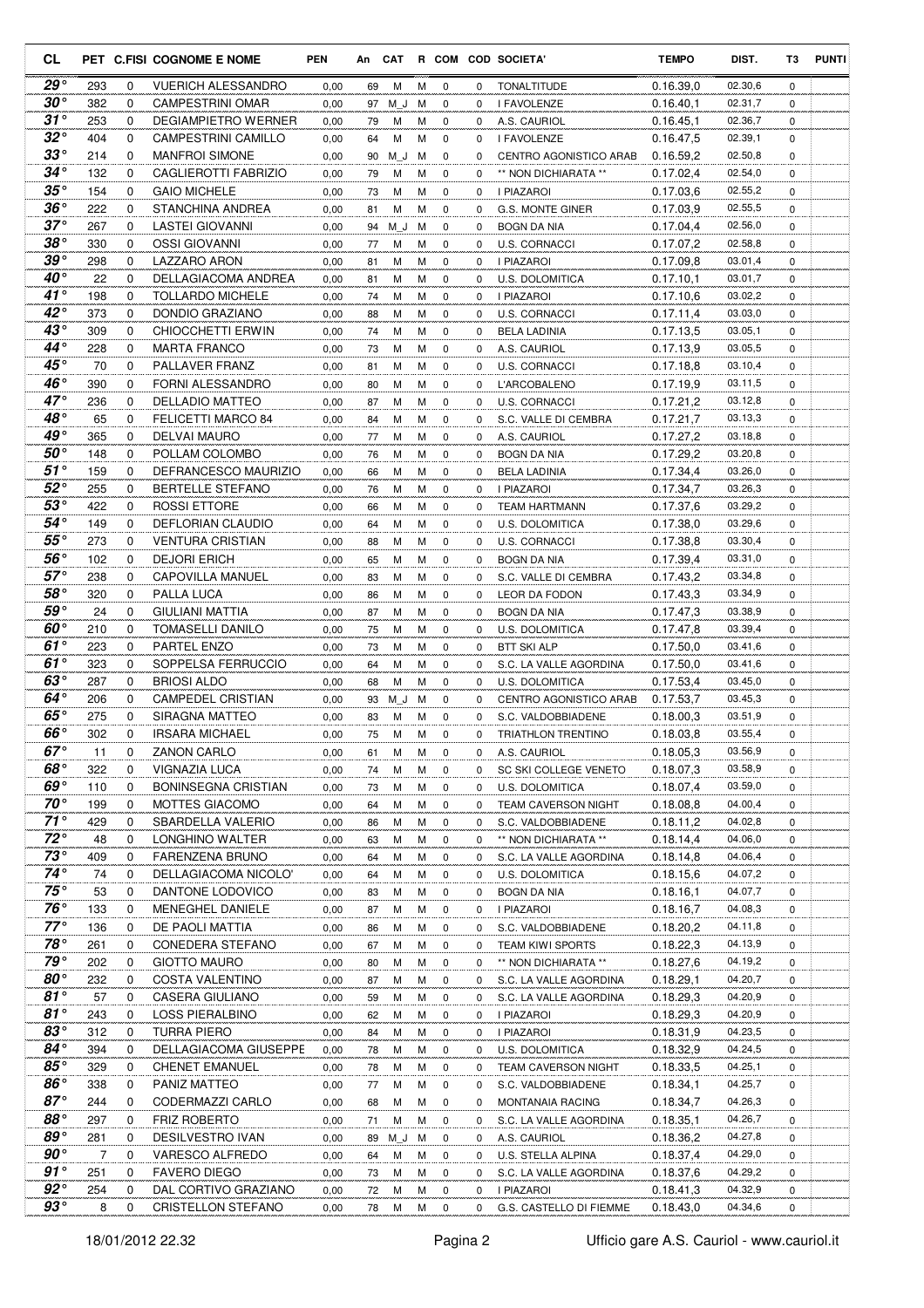| CL                               |            |             | PET C.FISI COGNOME E NOME                      | <b>PEN</b>   | An       | CAT      |        |             |               | R COM COD SOCIETA'                             | <b>TEMPO</b>           | DIST.              | T3               | <b>PUNTI</b> |
|----------------------------------|------------|-------------|------------------------------------------------|--------------|----------|----------|--------|-------------|---------------|------------------------------------------------|------------------------|--------------------|------------------|--------------|
| 94°                              | 386        | 0           | SORARUI GIORGIO                                | 0,00         | 81       | М        | м      | 0           | 0             | LEOR DA FODON                                  | 0.18.43.6              | 04.35,2            | $\mathbf 0$      |              |
| 95 $^{\circ}$                    | 73         | 0           | <b>GALLER GIANFRANCO</b>                       | 0,00         | 64       | м        | м      | 0           | $\Omega$      | U.S. CORNACCI                                  | 0.18.44,8              | 04.36,4            | $\Omega$         |              |
| $96^{\circ}$                     | 195        | 0           | DEZULIAN RENZO                                 | 0,00         | 77       | М        | М      | $\mathbf 0$ | 0             | ** NON DICHIARATA **                           | 0.18.45,1              | 04.36,7            | 0                |              |
| $97^\circ$                       | 346        | 0           | ZANON CLAUDIO                                  | 0,00         | 89       | M J      | м      | 0           | 0             | G.S. MONTE GINER                               | 0.18.48.0              | 04.39,6            | 0                |              |
| $98^{\circ}$                     | 269        | 0           | LUDWIG GERHARD                                 | 0,00         | 74       | М        | М      | 0           | 0             | <b>BOGN DA NIA</b>                             | 0.18.50,4              | 04.42,0            | 0                |              |
| $99^{\circ}$                     | 423        | $\mathbf 0$ | DOFF BRUNO                                     | 0,00         | 62       | м        | М      | 0           | 0             | I PIAZAROI                                     | 0.18.50,9              | 04.42,5            | 0                |              |
| 100 $^{\circ}$                   | 31         | $\mathbf 0$ | ANGELONI OSCAR                                 | 0,00         | 72       | М        | M      | 0           | 0             | <b>TEAM CAVERSON NIGHT</b>                     | 0.18.59,4              | 04.51,0            | $\mathbf 0$      |              |
| 101 $^{\circ}$                   | 120        | 0           | GANZ LIVIO                                     | 0,00         | 59       | M        | М      | 0           | 0             | S.C. LA VALLE AGORDINA                         | 0.19.00,0              | 04.51,6            | 0                |              |
| 102 $^{\circ}$<br>103°           | 200        | $\mathbf 0$ | <b>GUADAGNINI MARTINO</b>                      | 0,00         | 92       | M J      | м      | $\mathbf 0$ | 0             | <b>U.S. DOLOMITICA</b>                         | 0.19.01,0              | 04.52,6            | $\mathbf 0$      |              |
| 104 $^{\circ}$                   | 91<br>406  | 0<br>0      | <b>ZAGONEL JOHNNY</b><br><b>ZULIAN UMBERTO</b> | 0,00<br>0,00 | 73<br>67 | M<br>M   | M<br>м | 0<br>0      | 0<br>0        | I PIAZAROI<br><b>BOGN DA NIA</b>               | 0.19.01,5<br>0.19.02.9 | 04.53,1<br>04.54,5 | 0<br>0           |              |
| 105°                             | 270        | 0           | MATTEI SERGIO                                  | 0,00         | 59       | М        | М      | 0           | 0             | S.C. LA VALLE AGORDINA                         | 0.19.05,1              | 04.56,7            | 0                |              |
| 106°                             | 168        | 0           | <b>SCALET ONORINO</b>                          | 0,00         | 56       | M        | M      | 0           | 0             | I PIAZAROI                                     | 0.19.06,4              | 04.58,0            | 0                |              |
| $107^\circ$                      | 219        | 0           | <b>TOLL DIETMAR</b>                            | 0,00         | 78       | М        | М      | $\mathbf 0$ | 0             | <b>BOGN DA NIA</b>                             | 0.19.09,1              | 05.00,7            | 0                |              |
| $108^\circ$                      | 21         | $\mathbf 0$ | <b>DEOLA PATRIZIO</b>                          | 0,00         | 58       | М        | M      | $\mathbf 0$ | $\Omega$      | <b>TEAM CAVERSON NIGHT</b>                     | 0.19.14.0              | 05.05,6            | 0                |              |
| $109^\circ$                      | 259        | $\mathbf 0$ | PEDOT STEFANO                                  | 0,00         | 83       | М        | M      | 0           | 0             | S.C. VALLE DI CEMBRA                           | 0.19.15,5              | 05.07,1            | 0                |              |
| $110^{\circ}$                    | 399        | $\mathbf 0$ | <b>CEMIN ENRICO</b>                            | 0,00         | 76       | М        | M      | $\mathbf 0$ | 0             | <b>I PIAZAROI</b>                              | 0.19.21,9              | 05.13,5            | $\mathbf 0$      |              |
| 111 $^{\circ}$                   | 14         | 0           | <b>CRISTOFORI FRANCESCO</b>                    | 0,00         | 76       | M        | M      | 0           | 0             | S.C. VALLE DI CEMBRA                           | 0.19.24,8              | 05.16,4            | 0                |              |
| 112°                             | 392        | 0           | <b>GABRIELLI ANDREA</b>                        | 0,00         | 75       | М        | M      | 0           | 0             | SKI CLUB SAN MARTINO C.                        | 0.19.27,0              | 05.18,6            | $\mathbf 0$      |              |
| 113°                             | 112        | 0           | <b>TANCON MATTEO</b>                           | 0,00         | 90       | M J      | м      | 0           | 0             | ** NON DICHIARATA **                           | 0.19.29,4              | 05.21,0            | 0                |              |
| $114^\circ$                      | 374        | 0           | ZASSO DEVIS                                    | 0,00         | 82       | М        | М      | 0           | 0             | <b>TEAM KIWI SPORTS</b>                        | 0.19.34,5              | 05.26,1            | 0                |              |
| 115°                             | 317        | $\mathbf 0$ | ROVISI ARMANDO                                 | 0,00         | 77       | М        | М      | $\mathbf 0$ | 0             | ** NON DICHIARATA **                           | 0.19.35,0              | 05.26,6            | 0                |              |
| 116 $^{\circ}$                   | 356        | $\mathbf 0$ | <b>CADORIN VALENTINO</b>                       | 0,00         | 67       | M        | M      | $\mathbf 0$ | $\Omega$      | <b>TEAM KIWI SPORTS</b>                        | 0.19.35,2              | 05.26,8            | 0                |              |
| $117^\circ$                      | 241        | $\mathbf 0$ | <b>FELICETTI WALTER</b>                        | 0,00         | 89       | M J      | м      | $\mathbf 0$ | 0             | <b>BELA LADINIA</b>                            | 0.19.38,3              | 05.29,9            | 0                |              |
| 118 $^{\circ}$<br>119 $^{\circ}$ | 426        | 0           | SOMMARIVA CHRISTIAN                            | 0,00         | 86       | M        | M      | 0           | 0             | <b>TEAM KIWI SPORTS</b>                        | 0.19.38,4              | 05.30,0            | 0                |              |
| $120^\circ$                      | 230<br>177 | 0<br>0      | DANTONE ENNIO<br>VANZETTA TIZIANO              | 0,00         | 54       | м        | м      | 0<br>0      | 0<br>$\Omega$ | <b>BOGN DA NIA</b>                             | 0.19.40,7              | 05.32,3<br>05.33,2 | $\mathbf 0$<br>0 |              |
| 121°                             | 266        | 0           | FELICETTI MARCO 85                             | 0,00<br>0,00 | 88<br>85 | м<br>М   | М<br>M | $\mathbf 0$ | 0             | A.S. CAURIOL<br>SKI TEAM FASSA                 | 0.19.41,6<br>0.19.42,1 | 05.33,7            | 0                |              |
| $122^\circ$                      | 150        | 0           | VARESCO RICCARDO                               | 0,00         | 71       | М        | M      | 0           | 0             | A.S. CAURIOL                                   | 0.19.42,4              | 05.34,0            | 0                |              |
| $123^\circ$                      | 162        | 0           | VANZETTA GIACOMO                               | 0,00         | 86       | M        | м      | 0           | 0             | A.S. CAURIOL                                   | 0.19.45,4              | 05.37,0            | 0                |              |
| 124°                             | 336        | $\mathbf 0$ | <b>LOSS ENRICO</b>                             | 0,00         | 97       | M J M    |        | 0           | 0             | I PIAZAROI                                     | 0.19.47,8              | 05.39,4            | 0                |              |
| $125^\circ$                      | 179        | $\mathbf 0$ | <b>LAUTON CORNELIO</b>                         | 0,00         | 82       | М        | M      | $\mathbf 0$ | 0             | <b>BOGN DA NIA</b>                             | 0.19.49,7              | 05.41,3            | $\mathbf 0$      |              |
| $126^\circ$                      | 362        | 0           | DELUGAN MARCO                                  | 0,00         | 66       | М        | M      | 0           | 0             | U.S. DOLOMITICA                                | 0.19.50,6              | 05.42,2            | 0                |              |
| 127 $^{\circ}$                   | 121        | 0           | <b>FELICETTI ANDREA</b>                        | 0,00         | 80       | M        | М      | 0           | 0             | <b>BELA LADINIA</b>                            | 0.19.55,2              | 05.46,8            | $\mathbf 0$      |              |
| $128^\circ$                      | 231        | 0           | <b>RASOM LUIGI</b>                             | 0,00         | 80       | M        | M      | 0           | 0             | ** NON DICHIARATA **                           | 0.20.00,0              | 05.51,6            | 0                |              |
| $129^\circ$                      | 280        | 0           | <b>BETTEGA ROMANO</b>                          | 0,00         | 84       | M        | M      | 0           | 0             | <b>I PIAZAROI</b>                              | 0.20.00,1              | 05.51,7            | 0                |              |
| $130^\circ$                      | 145        | 0           | ROSSI MATTEO                                   | 0,00         | 95       | ΜJ       | м      | 0           | 0             | CENTRO AGONISTICO ARAB                         | 0.20.01,5              | 05.53,1            | 0                |              |
| 131°                             | 66         | $\Omega$    | BONVECCHIO EDOARDO                             | 0.00         | 67       | M        | м      | $\mathbf 0$ | 0             | L'ARCOBALENO                                   | 0.20.02,0              | 05.53,6            | $\mathbf 0$      |              |
| $132^\circ$<br>$133^\circ$       | 363        | 0           | <b>TOFFOLI GABRIELE</b>                        | 0,00         | 76       | M        | M      | 0           | 0             | S.C. LA VALLE AGORDINA                         | 0.20.03,1              | 05.54,7            | 0                |              |
| $134^\circ$                      | 225<br>92  | 0<br>0      | PELLEGRIN ANDREAS<br><b>ZANON GIUSEPPE</b>     | 0,00         | 81       | M        | М      | 0           | 0<br>0        | BOGN DA NIA<br><b>U.S. CORNACCI</b>            | 0.20.09,4              | 06.01,0<br>06.02,7 | 0<br>0           |              |
| $135^\circ$                      | 67         | 0           | <b>MARCHIONI ANTONIO</b>                       | 0,00<br>0,00 | 73<br>65 | M<br>м   | M<br>M | 0<br>0      | 0             | ** NON DICHIARATA **                           | 0.20.11,1<br>0.20.12,2 | 06.03,8            | 0                |              |
| $136^\circ$                      | 164        | 0           | LORENZINI STEFANO                              | 0,00         | 78       | M        | М      | 0           | 0             | <b>BELA LADINIA</b>                            | 0.20.12,6              | 06.04,2            | 0                |              |
| $137^\circ$                      | 305        | 0           | <b>CAMPIONI MAURO</b>                          | 0,00         | 64       | М        | М      | 0           | 0             | <b>U.S. CORNACCI</b>                           | 0.20.14,3              | 06.05,9            | 0                |              |
| $138^\circ$                      | 174        | 0           | MAZZERBO WALTER                                | 0,00         | 61       | M        | M      | 0           | 0             | <b>GST VILLAZZANO</b>                          | 0.20.14,8              | 06.06,4            | 0                |              |
| $139^\circ$                      | 39         | 0           | <b>BASSO GABRIELE</b>                          | 0,00         | 71       | M        | M      | 0           | 0             | <b>TEAM CAVERSON NIGHT</b>                     | 0.20.17,2              | 06.08,8            | 0                |              |
| $140^\circ$                      | 218        | 0           | <b>MAIER WERNER</b>                            | 0,00         | 69       | M        | M      | 0           | 0             | <b>KSV TRIATHLON</b>                           | 0.20.17,8              | 06.09,4            | 0                |              |
| $141^\circ$                      | 284        | 0           | <b>MURER GIANNI</b>                            | 0,00         | 63       | M        | M      | 0           | 0             | ZON TE CADIN                                   | 0.20.19,8              | 06.11,4            | 0                |              |
| $142^\circ$                      | 34         | 0           | <b>MARMOLADA LUCA</b>                          | 0,00         | 72       | M        | M      | 0           | 0             | TEAM CAVERSON NIGHT                            | 0.20.23,7              | 06.15,3            | 0                |              |
| $143^\circ$                      | 216        | 0           | FRIZ DANIELE                                   | 0,00         | 73       | М        | M      | 0           | 0             | S.C. LA VALLE AGORDINA                         | 0.20.25,9              | 06.17,5            | 0                |              |
| 144°                             | 421        | 0           | <b>JELLICI MIRCO</b>                           | 0,00         | 70       | М        | М      | 0           | 0             | BELA LADINIA                                   | 0.20.30,0              | 06.21,6            | 0                |              |
| 145 $^{\circ}$                   | 340        | 0           | TREBO DAVIDE                                   | 0,00         | 80       | м        | м      | 0           | 0             | L'ARCOBALENO                                   | 0.20.33,3              | 06.24,9            | 0                |              |
| $146^\circ$                      | 258        | 0           | <b>DECIMA SIMONE</b>                           | 0,00         |          | 87 M J M |        | 0           | 0             | S.C. LA VALLE AGORDINA                         | 0.20.36,1              | 06.27,7            | 0                |              |
| $147^\circ$                      | 361        | 0           | <b>VALT LORIS</b>                              | 0,00         | 75       | M        | M      | 0           | 0             | <b>BELA LADINIA</b>                            | 0.20.37,2              | 06.28,8            | 0                |              |
| $148^\circ$<br>$149^\circ$       | 18<br>388  | 0<br>0      | SLONGO GIAMPIETRO<br><b>VOLTOLINI ROBERTO</b>  | 0,00         | 56       | M        | M      | 0           | 0             | TEAM CAVERSON NIGHT                            | 0.20.39,1              | 06.30,7<br>06.32,8 | 0                |              |
| $150^\circ$                      | 184        | 0           | CHIOCCHETTI FRANCESCC                          | 0,00<br>0,00 | 75<br>72 | M<br>M   | M<br>M | 0<br>0      | 0<br>0        | S.C. PEDEMONTANA DEL GF<br><b>BELA LADINIA</b> | 0.20.41,2<br>0.20.42,3 | 06.33,9            | 0<br>0           |              |
| $151^\circ$                      | 93         | 0           | <b>SETTIN MASSIMO</b>                          | 0,00         | 73       | M        | M      | 0           | 0             | DOLOMITI SKI ALP                               | 0.20.42,9              | 06.34,5            | 0                |              |
| $152^\circ$                      | 337        | 0           | PASQUALI CALISTO                               | 0,00         | 54       | M        | М      | 0           | 0             | TEAM CAVERSON NIGHT                            | 0.20.46,9              | 06.38,5            | 0                |              |
| $153^\circ$                      | 161        | 0           | MARTIN IVAN                                    | 0,00         | 74       | M        | M      | 0           | 0             | S.C. LA VALLE AGORDINA                         | 0.20.49,1              | 06.40,7            | 0                |              |
| $154^\circ$                      | 101        | 0           | SILVESTRI ANDREA                               | 0,00         | 69       | M        | M      | 0           | 0             | L'ARCOBALENO                                   | 0.20.52,4              | 06.44,0            | 0                |              |
| $155^\circ$                      | 142        | 0           | GANDINI LUIGI                                  | 0,00         | 57       | М        | M      | 0           | 0             | BOGN DA NIA                                    | 0.20.52,7              | 06.44,3            | 0                |              |
| $156^\circ$                      | 334        | 0           | DE PAOLI JACOPO                                | 0,00         | 88       | M        | M      | 0           | 0             | S.C. VALDOBBIADENE                             | 0.20.52,9              | 06.44,5            | 0                |              |
| $157^\circ$                      | 95         | 0           | FELICETTI MATTIA                               | 0,00         | 90       | M        | M      | 0           | 0             | ** NON DICHIARATA **                           | 0.20.53,8              | 06.45,4            | 0                |              |
| 158°                             | 234        | 0           | <b>LENA GABRIELE</b>                           | 0,00         | 85       | M        | M      | 0           | 0             | ** NON DICHIARATA **                           | 0.20.54,0              | 06.45,6            | 0                |              |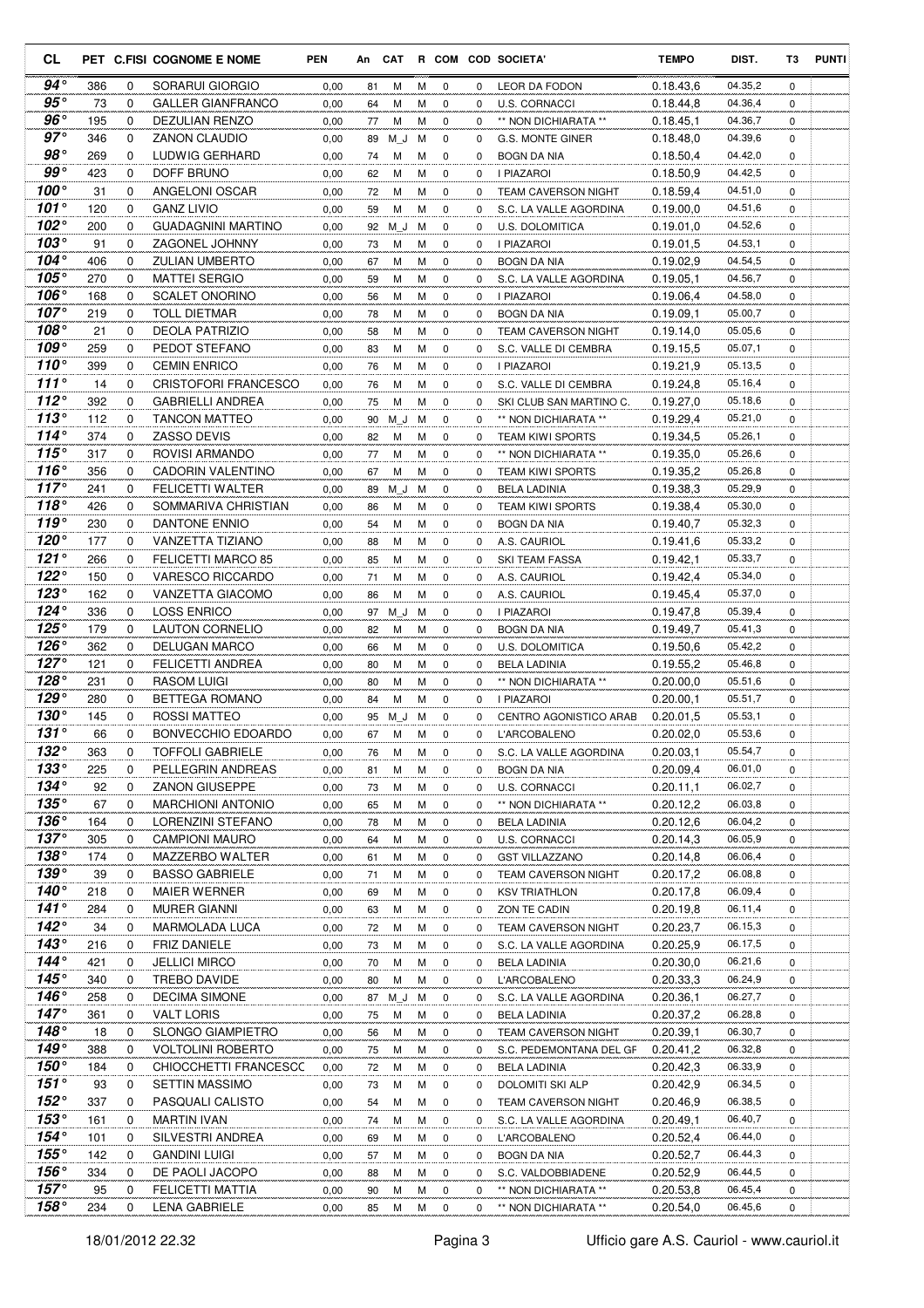| <b>CL</b>                  |            |               | PET C.FISI COGNOME E NOME                   | <b>PEN</b>   | An       | CAT      |        |                            |               | R COM COD SOCIETA'                         | <b>TEMPO</b>           | DIST.              | T3            | <b>PUNTI</b> |
|----------------------------|------------|---------------|---------------------------------------------|--------------|----------|----------|--------|----------------------------|---------------|--------------------------------------------|------------------------|--------------------|---------------|--------------|
| 159°                       | 96         | 0             | <b>MASOCH MAURO</b>                         | 0,00         | 88       | м        | м      | 0                          | 0             | ** NON DICHIARATA **                       | 0.20.55,6              | 06.47,2            | 0             |              |
| 160°                       | 56         | 0             | <b>FRIZ ALESSANDRO</b>                      | 0,00         | 74       | М        | м      | 0                          | $\Omega$      | S.C. LA VALLE AGORDINA                     | 0.21.02,7              | 06.54,3            | 0             |              |
| $161^\circ$                | 137        | 0             | MORANDUZZO GIULIO                           | 0,00         | 59       | М        | M      | 0                          | 0             | <b>L'ARCOBALENO</b>                        | 0.21.02,8              | 06.54,4            | 0             |              |
| $162^\circ$                | 303        | 0             | <b>JAGHER ALBERTO</b>                       | 0,00         | 63       | м        | M      | $\mathbf 0$                | 0             | I PIAZAROI                                 | 0.21.03,0              | 06.54,6            | 0             |              |
| $163^\circ$                | 194        | $\Omega$      | <b>CINCELLI STEFANO</b>                     | 0,00         | 74       | М        | M      | 0                          | 0             | <b>BELA LADINIA</b>                        | 0.21.04,2              | 06.55,8            | 0             |              |
| 164°                       | 383        | 0             | LOTT MARIANO                                | 0,00         | 62       | м        | M      | $\mathbf 0$                | $\Omega$      | SKI CLUB SAN MARTINO C.                    | 0.21.10,1              | 07.01,7            | 0             |              |
| 165°                       | 420        | $\mathbf 0$   | <b>SAVARIS DANIELE</b>                      | 0,00         | 78       | м        | M      | 0                          | 0             | <b>TEAM CAVERSON NIGHT</b>                 | 0.21.10,5              | 07.02,1            | 0             |              |
| 166 $^{\circ}$             | 29         | 0             | <b>VANZO GIAMBATTISTA</b>                   | 0,00         | 79       | м        | M      | 0                          | 0             | <b>VV.F.MOENA</b>                          | 0.21.12,2              | 07.03,8            | 0             |              |
| 167 $^{\circ}$             | 190        | 0             | <b>CONEDERA PIERLUIGI</b>                   | 0,00         | 68       | м        | м      | 0                          | 0             | S.C. LA VALLE AGORDINA                     | 0.21.13,8              | 07.05,4            | 0             |              |
| 168 $^{\circ}$             | 58         | 0             | DELLA PIETRA JOHN FRAN                      | 0,00         | 55       | М        | м      | $\mathbf 0$                | 0             | <b>TEAM CAVERSON NIGHT</b>                 | 0.21.15.0              | 07.06,6            | 0             |              |
| 169°<br>$170^\circ$        | 205        | 0             | <b>GUARIENTO GIUSEPPE</b>                   | 0,00         | 50       | м        | м      | $\mathbf 0$                | $\Omega$      | MONTANAIA RACING                           | 0.21.16,5              | 07.08,1            | $\Omega$      |              |
| $171^\circ$                | 141<br>156 | 0<br>0        | POSSAMAI RENZO<br><b>ZORZI CARLO</b>        | 0,00         | 64       | м<br>М   | M<br>M | $\mathbf 0$<br>$\mathbf 0$ | 0<br>0        | S.C. VALDOBBIADENE                         | 0.21.17,0              | 07.08,6<br>07.08,7 | 0<br>0        |              |
| $172^\circ$                | 126        | 0             | DI NENNO REMO                               | 0,00<br>0,00 | 58<br>54 | м        | м      | 0                          | 0             | U.S. STELLA ALPINA<br>ZON TE CADIN         | 0.21.17,1<br>0.21.18,3 | 07.09,9            | 0             |              |
| $173^\circ$                | 171        | $\mathbf 0$   | <b>BRIGADOI MARCO</b>                       | 0,00         | 57       | м        | M      | 0                          | 0             | A.S. CAURIOL                               | 0.21.20,4              | 07.12,0            | 0             |              |
| 174 $^{\circ}$             | 50         | $\mathbf 0$   | <b>GERONAZZO ANDREA</b>                     | 0,00         | 75       | м        | M      | 0                          | 0             | S.C. VALDOBBIADENE                         | 0.21.21,0              | 07.12,6            | 0             |              |
| 175 $^{\circ}$             | 377        | 0             | <b>ZORZI ANDREA</b>                         | 0,00         | 89       | M J      | M      | 0                          | 0             | U.S. STELLA ALPINA                         | 0.21.23,5              | 07.15,1            | 0             |              |
| $176^\circ$                | 289        | 0             | <b>RECH ELVI</b>                            | 0,00         | 58       | м        | м      | $\mathbf 0$                | 0             | S.C. VALDOBBIADENE                         | 0.21.24,2              | 07.15,8            | 0             |              |
| $177^\circ$                | 165        | 0             | <b>CARPENE' CRISTIAN</b>                    | 0,00         | 77       | М        | м      | 0                          | 0             | DOLOMITI SKI ALP                           | 0.21.26,1              | 07.17,7            | 0             |              |
| $178^\circ$                | 411        | 0             | ZASSO FULVIO                                | 0,00         | 70       | М        | M      | $\mathbf 0$                | 0             | <b>TEAM CAVERSON NIGHT</b>                 | 0.21.28,4              | 07.20,0            | 0             |              |
| $179^\circ$                | 335        | 0             | SOPPELSA DANIELE                            | 0,00         | 98       | M J      | м      | $\mathbf 0$                | 0             | S.C. LA VALLE AGORDINA                     | 0.21.29,1              | 07.20,7            | 0             |              |
| 180°                       | 325        | 0             | CASAGRANDE CLAUDIO                          | 0,00         | 45       | м        | М      | 0                          | 0             | I PIAZAROI                                 | 0.21.32,5              | 07.24,1            | 0             |              |
| 181 $^{\circ}$             | 321        | 0             | <b>FENTI FABIO</b>                          | 0,00         | 63       | м        | M      | $\mathbf 0$                | $\Omega$      | S.C. LA VALLE AGORDINA                     | 0.21.36.1              | 07.27,7            | 0             |              |
| 182°                       | 30         | $\mathbf 0$   | <b>SCALET SIMONE</b>                        | 0,00         | 85       | М        | M      | $\mathbf 0$                | 0             | I PIAZAROI                                 | 0.21.37,2              | 07.28,8            | 0             |              |
| 183 $^{\circ}$             | 343        | 0             | SOMMAVILLA BRUNO                            | 0,00         | 72       | м        | M      | 0                          | 0             | <b>BELA LADINIA</b>                        | 0.21.38,3              | 07.29,9            | 0             |              |
| 184°                       | 416        | 0             | CASAGRANDE ANTONIO                          | 0,00         | 71       | М        | м      | 0                          | 0             | S.C. VALLE DI CEMBRA                       | 0.21.39,4              | 07.31,0            | 0             |              |
| 185°                       | 25         | 0             | <b>MARCON PAOLO</b>                         | 0,00         | 86       | м        | м      | 0                          | $\Omega$      | ** NON DICHIARATA **                       | 0.21.41,1              | 07.32,7            | 0             |              |
| 186°                       | 315        | 0             | <b>COMARELLA MASSIMO</b>                    | 0,00         | 70       | М        | М      | 0                          | 0             | S.C. VALDOBBIADENE                         | 0.21.45,9              | 07.37,5            | 0             |              |
| $187^\circ$                | 180        | $\Omega$      | DE VAL ROMANO                               | 0,00         | 63       | м        | M      | $\mathbf 0$                | 0             | ** NON DICHIARATA **                       | 0.21.46,6              | 07.38,2            | 0             |              |
| 188°                       | 247        | 0             | MAZZUCCO PAOLO                              | 0,00         | 90       | ΜJ       | м      | $\mathbf 0$                | 0             | ** NON DICHIARATA **                       | 0.21.48,0              | 07.39,6            | 0             |              |
| $189^\circ$                | 118        | 0             | RIVA DIEGO                                  | 0,00         | 67       | м        | M      | 0                          | 0             | S.C. LA VALLE AGORDINA                     | 0.21.48,9              | 07.40,5            | 0             |              |
| 190°                       | 63         | $\mathbf 0$   | DEOLA NICOLO'                               | 0,00         | 89       | M J      | м      | $\mathbf 0$                | 0             | <b>TEAM CAVERSON NIGHT</b>                 | 0.21.57.8              | 07.49,4            | 0             |              |
| $191^\circ$                | 81         | $\mathbf 0$   | PERON ANDREA                                | 0,00         | 71       | м        | M      | 0                          | 0             | SCI CLUB AZZURRI DEL CEF                   | 0.21.58,6              | 07.50,2            | 0             |              |
| 192°                       | 393        | 0             | <b>DEMONTE DENIS</b>                        | 0,00         | 78       | м        | м      | 0                          | 0             | I FAVOLENZE                                | 0.21.59,3              | 07.50,9            | 0             |              |
| 193°                       | 333        | 0             | <b>SERAFINI IVO</b>                         | 0,00         | 65       | М        | м      | 0                          | 0             | <b>SCI CLUB VAL BIOS</b>                   | 0.21.59.8              | 07.51,4            | 0             |              |
| 194°<br>$195^\circ$        | 54         | 0             | <b>XAIZ ELVIO</b>                           | 0,00         | 62       | м        | м      | $\mathbf 0$                | $\Omega$      | <b>TEAM CAVERSON NIGHT</b>                 | 0.22.00,1              | 07.51,7<br>07.54,9 | 0             |              |
| $196^\circ$                | 217<br>157 | 0<br>$\Omega$ | DE FAVERI ANDREA<br><b>MARCHET ROBERTO</b>  | 0,00<br>0,00 | 68<br>62 | М<br>М   | M<br>M | $\mathbf 0$<br>$\Omega$    | 0<br>$\Omega$ | A.S. CAURIOL<br><b>TEAM CAVERSON NIGHT</b> | 0.22.03.3<br>0.22.06.6 | 07.58,2            | 0<br>$\Omega$ |              |
| $197^\circ$                | 301        | 0             | DE MIO PAOLO                                | 0,00         | 61       | м        | М      | 0                          | 0             | TEAM CAVERSON NIGHT                        | 0.22.09,4              | 08.01,0            | 0             |              |
| 198 $^{\circ}$             | 16         | 0             | MICHELUZZI OTTAVIO                          | 0,00         | 56       | М        | М      | 0                          | 0             | <b>TEAM CAVERSON NIGHT</b>                 | 0.22.09,5              | 08.01,1            | 0             |              |
| $199^\circ$                | 279        | 0             | <b>DEFLORIAN LINO</b>                       | 0,00         | 62       | м        | М      | 0                          | 0             | A.S. CAURIOL                               | 0.22.11,2              | 08.02,8            | 0             |              |
| $200^{\circ}$              | 1          | 0             | <b>FESTI ANDREA</b>                         | 0,00         | 79       | м        | М      | 0                          | 0             | <b>GRONLAIT ORIENTEERING C</b>             | 0.22.15,4              | 08.07,0            | 0             |              |
| $201^{\circ}$              | 299        | 0             | <b>BUSACCA CLALUDIO</b>                     | 0,00         | 68       | М        | М      | 0                          | 0             | SKI TEAM LAGORAI                           | 0.22.15,5              | 08.07,1            | 0             |              |
| $202^\circ$                | 197        | 0             | <b>DEJORI RICHARD</b>                       | 0,00         | 69       | М        | М      | 0                          | 0             | BOGN DA NIA                                | 0.22.17,6              | 08.09,2            | 0             |              |
| 203 $^{\circ}$             | 41         | 0             | DEBERTOLIS RICCARDO                         | 0,00         | 73       | м        | м      | 0                          | 0             | I PIAZAROI                                 | 0.22.19,0              | 08.10,6            | 0             |              |
| $204^{\circ}$              | 430        | 0             | <b>BONATA SERAFINO</b>                      | 0,00         | 58       | М        | M      | 0                          | 0             | BOGN DA NIA                                | 0.22.19,4              | 08.11,0            | 0             |              |
| $205^\circ$                | 10         | 0             | SACCHI LUCA                                 | 0,00         | 65       | М        | М      | 0                          | 0             | BOGN DA NIA                                | 0.22.20,3              | 08.11,9            | 0             |              |
| $206^\circ$                | 42         | 0             | <b>SCOLA FABRIZIO</b>                       | 0,00         | 66       | М        | M      | 0                          | 0             | <b>TEAM CAVERSON NIGHT</b>                 | 0.22.20,4              | 08.12,0            | 0             |              |
| 207°                       | 85         | $\mathbf 0$   | DAL DON RICCARDO                            | 0,00         | 62       | М        | М      | 0                          | 0             | GOSALDO                                    | 0.22.21,0              | 08.12,6            | 0             |              |
| $208^\circ$                | 391        | 0             | ROMANEL RENZO                               | 0,00         | 66       | М        | M      | 0                          | 0             | S.C. LA VALLE AGORDINA                     | 0.22.21,8              | 08.13,4            | 0             |              |
| $209^\circ$                | 13         | 0             | PALLA IGOR                                  | 0,00         | 81       | м        | М      | 0                          | 0             | LEOR DA FODON                              | 0.22.22,5              | 08.14,1            | 0             |              |
| $210^{\circ}$              | 233        | 0             | LORENZ VALERIO                              | 0,00         | 61       | М        | м      | 0                          | 0             | <b>BOGN DA NIA</b>                         | 0.22.25,5              | 08.17,1            | 0             |              |
| $211^\circ$                | 20         | 0             | CAINELLI CLAUDIO                            | 0,00         | 67       | М        | М      | 0                          | 0             | L'ARCOBALENO                               | 0.22.27,4              | 08.19,0            | 0             |              |
| $212^\circ$                | 37         | 0             | CODELLO WALTER                              | 0,00         | 75       | М        | M      | 0                          | 0             | S.C. VALDOBBIADENE                         | 0.22.29,3              | 08.20,9            | 0             |              |
| 213°                       | 355        | 0             | <b>BAROZZI MASSIMO</b>                      | 0,00         | 66       | M        | М      | 0                          | 0             | L'ARCOBALENO                               | 0.22.33,0              | 08.24,6            | 0             |              |
| $214^\circ$                | 55         | 0             | DE BIASI MATTEO                             | 0,00         | 77       | M        | М      | 0                          | 0             | ** NON DICHIARATA **                       | 0.22.34,7              | 08.26,3            | 0             |              |
| 215°                       | 116        | 0             | BETTEGA GIANANTONIO                         | 0,00         | 77       | М        | м      | 0                          | 0             | ** NON DICHIARATA **                       | 0.22.37,5              | 08.29,1            | 0             |              |
| $216^\circ$                | 402        | 0             | <b>LENZI ROBERTO</b>                        | 0,00         | 60       | м        | M      | 0                          | 0             | I FAVOLENZE                                | 0.22.40,0              | 08.31,6            | 0             |              |
| $217^\circ$<br>$218^\circ$ | 182        | 0             | MORANDINI GIANCARLO                         | 0,00         | 66       | м        | М      | 0                          | 0             | U.S. DOLOMITICA                            | 0.22.43,9              | 08.35,5            | 0             |              |
| $218^\circ$                | 274<br>375 | 0<br>0        | LUCHETTA NICOLO'<br><b>CAMPESTRINI ELIA</b> | 0,00         | 81       | М        | м      | 0                          | 0<br>0        | S.C. CIMA DODICI                           | 0.22.49,8              | 08.41,4<br>08.41,4 | 0<br>0        |              |
| $220^{\circ}$              | 115        | 0             | CHIOCCHETTI CARLO                           | 0,00<br>0,00 | 99<br>70 | M J<br>М | М<br>M | 0<br>0                     | 0             | I FAVOLENZE<br><b>BELA LADINIA</b>         | 0.22.49,8<br>0.22.53,6 | 08.45,2            | 0             |              |
| $221^{\circ}$              | 306        | 0             | FINAZZER OSVALDO                            | 0,00         | 54       | М        | M      | 0                          | 0             | BOGN DA NIA                                | 0.22.59,4              | 08.51,0            | 0             |              |
| $222^\circ$                | 328        | 0             | <b>BEN LORIS</b>                            | 0,00         | 88       | М        | M      | 0                          | 0             | TEAM CAVERSON NIGHT                        | 0.23.06,1              | 08.57,7            | 0             |              |
| 223°                       | 357        | 0             | DELLANTONIO MASSIMO                         | 0,00         | 87       | M        | М      | 0                          | 0             | VV.F.MOENA                                 | 0.23.08,2              | 08.59,8            | 0             |              |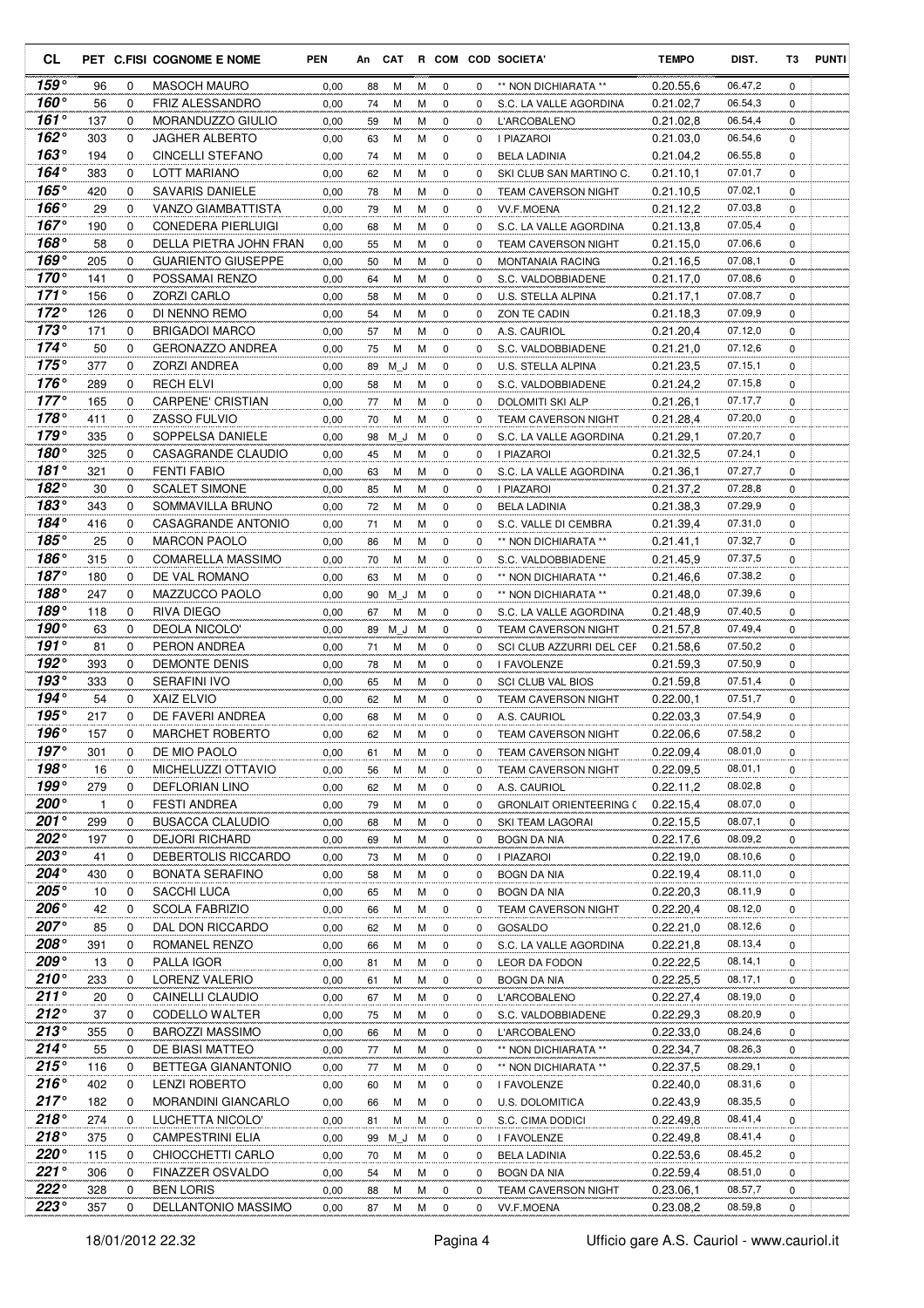| <b>CL</b>                  |                |               | PET C.FISI COGNOME E NOME                    | <b>PEN</b>   | An       | CAT      |        |                            |                      | R COM COD SOCIETA'                             | <b>TEMPO</b>           | DIST.              | T3            | <b>PUNTI</b> |
|----------------------------|----------------|---------------|----------------------------------------------|--------------|----------|----------|--------|----------------------------|----------------------|------------------------------------------------|------------------------|--------------------|---------------|--------------|
| 224°                       | 130            | 0             | PEDERIVA SEBASTIAN                           | 0,00         | 90       | M J      | М      | 0                          | $\mathbf 0$          | <b>SCUFONS</b>                                 | 0.23.10.5              | 09.02,1            | $\mathbf 0$   |              |
| 225°                       | 35             | $\Omega$      | DELL'OSBEL PIETRO                            | 0,00         | 65       | м        | м      | 0                          | $\Omega$             | S.C. LA VALLE AGORDINA                         | 0.23.11,7              | 09.03,3            | $\Omega$      |              |
| $226^\circ$                | 36             | 0             | <b>MASOCH OMAR</b>                           | 0,00         | 84       | М        | м      | 0                          | 0                    | <b>GOSALDO</b>                                 | 0.23.16,3              | 09.07,9            | 0             |              |
| $227^\circ$                | 64             | 0             | <b>BETTEGA ELIA</b>                          | 0,00         | 97       | ΜJ       | м      | $\mathbf 0$                | 0                    | I PIAZAROI                                     | 0.23.16,6              | 09.08,2            | 0             |              |
| $228^\circ$                | 369            | 0             | <b>BATTISTI MARTINO</b>                      | 0,00         | 63       | м        | M      | $\mathbf 0$                | $\mathbf 0$          | <b>GRONLAIT ORIENTEERING C</b>                 | 0.23.17.3              | 09.08,9            | 0             |              |
| 229°                       | 129            | 0             | <b>CASERA ATTILIO</b>                        | 0,00         | 44       | М        | м      | $\mathbf 0$                | $\Omega$             | S.C. LA VALLE AGORDINA                         | 0.23.29.3              | 09.20,9            | 0             |              |
| 230°                       | 5              | 0             | <b>MURER SILVANO</b>                         | 0,00         | 61       | М        | M      | $\mathbf 0$                | $\mathbf 0$          | ZON TE CADIN                                   | 0.23.34,4              | 09.26,0            | 0             |              |
| $231^{\circ}$              | 285            | 0             | <b>FONTANA ELMAR</b>                         | 0,00         | 81       | М        | м      | $\mathbf 0$                | $\mathbf 0$          | I PIAZAROI                                     | 0.23.41,9              | 09.33,5            | 0             |              |
| $232^\circ$<br>$233^\circ$ | 272            | 0             | PEDERIVA STEFANO                             | 0.00         | 80       | М        | М      | $\mathbf 0$                | 0                    | <b>SCUFONS</b>                                 | 0.23.45,9              | 09.37,5            | 0             |              |
| 234°                       | 427<br>318     | 0<br>$\Omega$ | <b>LOSS ROLANDO</b><br>GUADAGNINI ALESSANDRC | 0,00<br>0,00 | 65       | м<br>м   | М<br>М | $\mathbf 0$<br>$\mathbf 0$ | 0<br>$\Omega$        | <b>I PIAZAROI</b><br><b>U.S. DOLOMITICA</b>    | 0.23.46,2<br>0.23.58,1 | 09.37,8<br>09.49,7 | 0<br>0        |              |
| 235°                       | 239            | 0             | <b>CAPRARO FABIO</b>                         | 0,00         | 64<br>57 | м        | М      | $\mathbf 0$                | 0                    | ** NON DICHIARATA **                           | 0.23.58,2              | 09.49,8            | 0             |              |
| $236^\circ$                | 62             | 0             | <b>BRUNET MARIO</b>                          | 0,00         | 66       | М        | M      | $\mathbf 0$                | 0                    | I PIAZAROI                                     | 0.23.59,6              | 09.51,2            | 0             |              |
| 237°                       | 28             | $\Omega$      | DEFRANCESCO ALESSAND                         | 0,00         | 90       | M J      | M      | $\mathbf 0$                | $\Omega$             | <b>BELA LADINIA</b>                            | 0.24.00.2              | 09.51,8            | $\Omega$      |              |
| $238^\circ$                | 349            | 0             | CALLIARI CORNELIO                            | 0,00         | 50       | М        | М      | $\mathbf 0$                | 0                    | G.S. CASTELLO DI FIEMME                        | 0.24.04,0              | 09.55,6            | 0             |              |
| $239^\circ$                | 185            | 0             | CASARI ANDREA                                | 0,00         | 74       | М        | M      | $\mathbf 0$                | 0                    | ** NON DICHIARATA **                           | 0.24.04.8              | 09.56,4            | 0             |              |
| 240°                       | $\overline{4}$ | 0             | <b>SERAFINI MARCO</b>                        | 0,00         | 68       | М        | М      | $\mathbf 0$                | 0                    | SKI TEAM PALAFAVERA                            | 0.24.05,1              | 09.56,7            | 0             |              |
| 241°                       | 75             | 0             | <b>BETTEGA ERIK</b>                          | 0,00         | 85       | М        | М      | $\mathbf 0$                | 0                    | I PIAZAROI                                     | 0.24.05.2              | 09.56,8            | 0             |              |
| 242°                       | 122            | $\Omega$      | PELLEGRIN ANDREA                             | 0,00         | 86       | м        | М      | $\mathbf 0$                | $\Omega$             | <b>BOGN DA NIA</b>                             | 0.24.08.7              | 10.00,3            | 0             |              |
| $243^\circ$                | 114            | 0             | <b>VALT CRISTIAN</b>                         | 0,00         | 76       | M        | M      | 0                          | $\Omega$             | S.C. LA VALLE AGORDINA                         | 0.24.09.6              | 10.01,2            | 0             |              |
| 244°                       | 60             | 0             | FONTANA ALESSANDRO                           | 0,00         | 94       | ΜJ       | м      | $\mathbf 0$                | 0                    | I PIAZAROI                                     | 0.24.10,3              | 10.01,9            | 0             |              |
| $245^\circ$                | 108            | 0             | <b>BETTEGA SEVERINO</b>                      | 0,00         | 62       | М        | М      | $\mathbf 0$                | 0                    | I PIAZAROI                                     | 0.24.11,4              | 10.03,0            | 0             |              |
| 246°                       | 242            | $\Omega$      | <b>TAUFER DANIEL</b>                         | 0,00         | 86       | М        | М      | $\mathbf 0$                | $\Omega$             | <b>I PIAZAROI</b>                              | 0.24.14,3              | 10.05,9            | $\Omega$      |              |
| $247^\circ$                | 209            | 0             | PILZER GABRIELE                              | 0,00         | 81       | М        | м      | $\mathbf 0$                | $\mathbf 0$          | G.S. VIGILI DEL FUOCO TREI                     | 0.24.20.8              | 10.12,4            | 0             |              |
| 248°                       | 387            | $\Omega$      | DE TOFFOLI MARCO                             | 0,00         | 69       | М        | м      | $\mathbf 0$                | 0                    | S.C. LA VALLE AGORDINA                         | 0.24.21,1              | 10.12,7            | 0             |              |
| 249°<br>250°               | 139            | $\Omega$      | PORRINO MICHELE                              | 0,00         | 72       | м        | м      | $\mathbf 0$                | $\Omega$             | ** NON DICHIARATA **                           | 0.24.23,5              | 10.15,1            | 0             |              |
| $251^\circ$                | 401<br>292     | $\Omega$<br>0 | ZANON ALESSANDRO<br><b>CALLIGARI SIMONE</b>  | 0,00         | 66       | м        | м<br>М | 0<br>0                     | $\Omega$<br>$\Omega$ | A.S. CAURIOL                                   | 0.24.28,5<br>0.24.42,0 | 10.20,1<br>10.33,6 | $\Omega$<br>0 |              |
| $252^\circ$                | 304            | $\Omega$      | DEFRANCESCO MATTEO                           | 0,00<br>0,00 | 81<br>91 | М<br>M J | м      | $\mathbf 0$                | 0                    | <b>BELA LADINIA</b><br><b>SCUFONS</b>          | 0.24.46,7              | 10.38,3            | 0             |              |
| $253^\circ$                | 384            | $\Omega$      | <b>MANFROI JUAN CARLOS</b>                   | 0,00         | 58       | М        | M      | $\mathbf 0$                | 0                    | <b>TEAM CAVERSON NIGHT</b>                     | 0.24.53,2              | 10.44,8            | 0             |              |
| $254^\circ$                | 160            | 0             | PASQUALI STEFANO                             | 0,00         | 60       | м        | м      | 0                          | $\Omega$             | <b>TEAM CAVERSON NIGHT</b>                     | 0.24.56,2              | 10.47,8            | 0             |              |
| $255^\circ$                | 271            | 0             | DEL DIN ALESSANDRO                           | 0,00         | 88       | м        | M      | 0                          | 0                    | SKI ALP TAIBON                                 | 0.24.57,5              | 10.49,1            | 0             |              |
| $256^\circ$                | 201            | 0             | <b>POTRICH SILVIO</b>                        | 0,00         | 61       | М        | М      | $\mathbf 0$                | 0                    | L'ARCOBALENO                                   | 0.25.04,9              | 10.56,5            | 0             |              |
| $257^\circ$                | 348            | $\mathbf 0$   | <b>RASUM DANIELE</b>                         | 0,00         | 72       | М        | М      | 0                          | 0                    | <b>BOGN DA NIA</b>                             | 0.25.08,0              | 10.59,6            | 0             |              |
| 258°                       | 125            | 0             | <b>BASINI GIAMPIERO</b>                      | 0,00         | 70       | М        | М      | $\mathbf 0$                | 0                    | <b>TEAM CAVERSON NIGHT</b>                     | 0.25.17,7              | 11.09,3            | 0             |              |
| $259^\circ$                | 235            | $\Omega$      | <b>DELUCA TULLIO</b>                         | 0,00         | 42       | м        | М      | 0                          | 0                    | <b>BELA LADINIA</b>                            | 0.25.18.1              | 11.09,7            | 0             |              |
| $260^\circ$                | 370            | 0             | DE TONI OTELLO                               | 0,00         | 73       | м        | М      | $\mathbf 0$                | $\Omega$             | ** NON DICHIARATA **                           | 0.25.22,4              | 11.14,0            | 0             |              |
| $261^\circ$                | 400            | $\Omega$      | ZAGONEL MARCO                                | 0,00         | 79       | м        | M      | $\mathbf 0$                | 0                    | I PIAZAROI                                     | 0.25.23,3              | 11.14,9            | 0             |              |
| 262°                       | 175            | 0             | <b>BORTOLINI IVO</b>                         | 0,00         | 68       | М        | м      | 0                          | 0                    | <b>SCI CLUB MIANE</b>                          | 0.25.28,6              | 11.20,2            | 0             |              |
| $263^\circ$                | 256            | 0             | <b>ZANIN DANIELE</b>                         | 0,00         | 83       | М        | м      | 0                          | 0                    | ** NON DICHIARATA **                           | 0.25.31,0              | 11.22,6            | 0             |              |
| 264°                       | 367            | 0             | DA ROIT ARDUINO                              | 0,00         | 56       | М        | М      | 0                          | 0                    | S.C. LA VALLE AGORDINA                         | 0.25.34,7              | 11.26,3            | 0             |              |
| 265°<br>266°               | 38<br>3        | 0<br>0        | MUCCI FABRIZIO<br><b>TISSI DANIELE</b>       | 0,00         | 69       | М<br>М   | М<br>М | 0<br>0                     | 0<br>0               | L'ARCOBALENO<br>TEAM CAVERSON NIGHT            | 0.25.37,0<br>0.25.38,2 | 11.28,6<br>11.29,8 | 0<br>0        |              |
| $267^\circ$                | 295            | 0             | MUNEROL MARINO                               | 0,00<br>0,00 | 77<br>75 | М        | М      | 0                          | 0                    | <b>TEAM CAVERSON NIGHT</b>                     | 0.25.53,6              | 11.45,2            | 0             |              |
| 268°                       | 314            | 0             | PALLA ANDREA                                 | 0,00         | 84       | м        | М      | 0                          | 0                    | LEOR DA FODON                                  | 0.25.57,1              | 11.48,7            | 0             |              |
| 269°                       | 342            | 0             | MARMOLADA DANILO                             | 0,00         | 69       | M        | M      | 0                          | 0                    | <b>TEAM CAVERSON NIGHT</b>                     | 0.26.01,2              | 11.52,8            | 0             |              |
| $270^{\circ}$              | 33             | 0             | SIMON ROLANDO                                | 0,00         | 94       | M J      | M      | 0                          | 0                    | I PIAZAROI                                     | 0.26.07,7              | 11.59,3            | 0             |              |
| $271^\circ$                | 44             | 0             | <b>MURER GIOVANNI</b>                        | 0,00         | 62       | М        | M      | 0                          | 0                    | TEAM CAVERSON NIGHT                            | 0.26.09,2              | 12.00,8            | 0             |              |
| $272^\circ$                | 431            | 0             | DELLANTONIO LUCIANO                          | 0,00         | 67       | М        | M      | 0                          | 0                    | <b>TONALTITUDE</b>                             | 0.26.13,0              | 12.04,6            | 0             |              |
| $273^\circ$                | 227            | 0             | <b>RIZ NORBERTO</b>                          | 0,00         | 50       | М        | M      | 0                          | 0                    | G.S. CASTELLO DI FIEMME                        | 0.26.15,7              | 12.07,3            | 0             |              |
| $274^\circ$                | 212            | 0             | DE ROCCO STEFANO                             | 0,00         | 71       | м        | M      | 0                          | 0                    | TEAM CAVERSON NIGHT                            | 0.26.18,4              | 12.10,0            | 0             |              |
| $275^{\circ}$              | 49             | 0             | SARTOR ROBERTO                               | 0,00         | 73       | М        | м      | 0                          | 0                    | S.C. LA VALLE AGORDINA                         | 0.26.24,0              | 12.15,6            | 0             |              |
| $276^\circ$                | 94             | 0             | SPERANZA GIORGIO                             | 0,00         | 68       | м        | м      | 0                          | 0                    | S.V. MOLTEN                                    | 0.26.26,6              | 12.18,2            | 0             |              |
| $277^\circ$                | 248            | 0             | SAVI ALESSANDRO                              | 0,00         | 67       | М        | M      | 0                          | 0                    | DOLOMITI SKI ALP                               | 0.26.29,6              | 12.21,2            | 0             |              |
| $278^\circ$                | 249            | 0             | LASTEI CLAUDIO                               | 0,00         | 63       | M        | М      | 0                          | 0                    | <b>BOGN DA NIA</b>                             | 0.26.47,3              | 12.38,9            | 0             |              |
| 279°                       | 131            | 0             | <b>ZANINI MICHELE</b>                        | 0,00         | 69       | M        | М      | 0                          | 0                    | TEAM CAVERSON NIGHT                            | 0.26.53,4              | 12.45,0            | 0             |              |
| 280°                       | 90             | $\mathbf 0$   | <b>VALT MARCO</b>                            | 0,00         | 92       | M J M    |        | 0                          | 0                    | <b>TEAM CAVERSON NIGHT</b>                     | 0.26.54,8              | 12.46,4            | 0             |              |
| $281^\circ$                | 332            | 0             | MANTESE GIANNI                               | 0,00         | 52       | М        | M      | 0                          | 0                    | SCHIO BIKE VALLI SPORT                         | 0.26.56,2              | 12.47,8            | 0             |              |
| $282^\circ$                | 278            | 0             | <b>FOSSEN LORIS</b>                          | 0,00         | 72       | М        | M      | 0                          | 0                    | SCI CLUB VAL BURDIGA                           | 0.26.59,1              | 12.50,7            | 0             |              |
| 283°<br>284°               | 106            | 0             | LUCIAN CHRISTIAN<br>DE ROCCO PAOLO           | 0,00         | 79       | М        | M      | 0                          | 0                    | I PIAZAROI                                     | 0.27.05,7              | 12.57,3<br>12.59,7 | 0             |              |
| 285°                       | 61<br>97       | 0<br>0        | <b>BRUNELLO MARIO</b>                        | 0,00<br>0,00 | 80<br>66 | М<br>M   | М<br>M | 0<br>0                     | 0<br>0               | TEAM CAVERSON NIGHT<br>S.C. PEDEMONTANA DEL GF | 0.27.08,1<br>0.27.12,7 | 13.04,3            | 0<br>0        |              |
| 286°                       | 331            | 0             | MICHELUZZI DAVID                             | 0,00         | 72       | M        | М      | 0                          | 0                    | TEAM CAVERSON NIGHT                            | 0.27.33,4              | 13.25,0            | 0             |              |
| 287°                       | 104            | 0             | <b>TAGLIAPIETRA CLAUDIO</b>                  | 0,00         | 72       | М        | M      | 0                          | 0                    | S.C. VALDOBBIADENE                             | 0.27.34,5              | 13.26,1            | 0             |              |
| 288°                       | 360            | 0             | <b>GHETTA CARLO</b>                          | 0,00         | 80       | М        | М      | $\mathbf 0$                | 0                    | <b>BELA LADINIA</b>                            | 0.28.14,2              | 14.05,8            | 0             |              |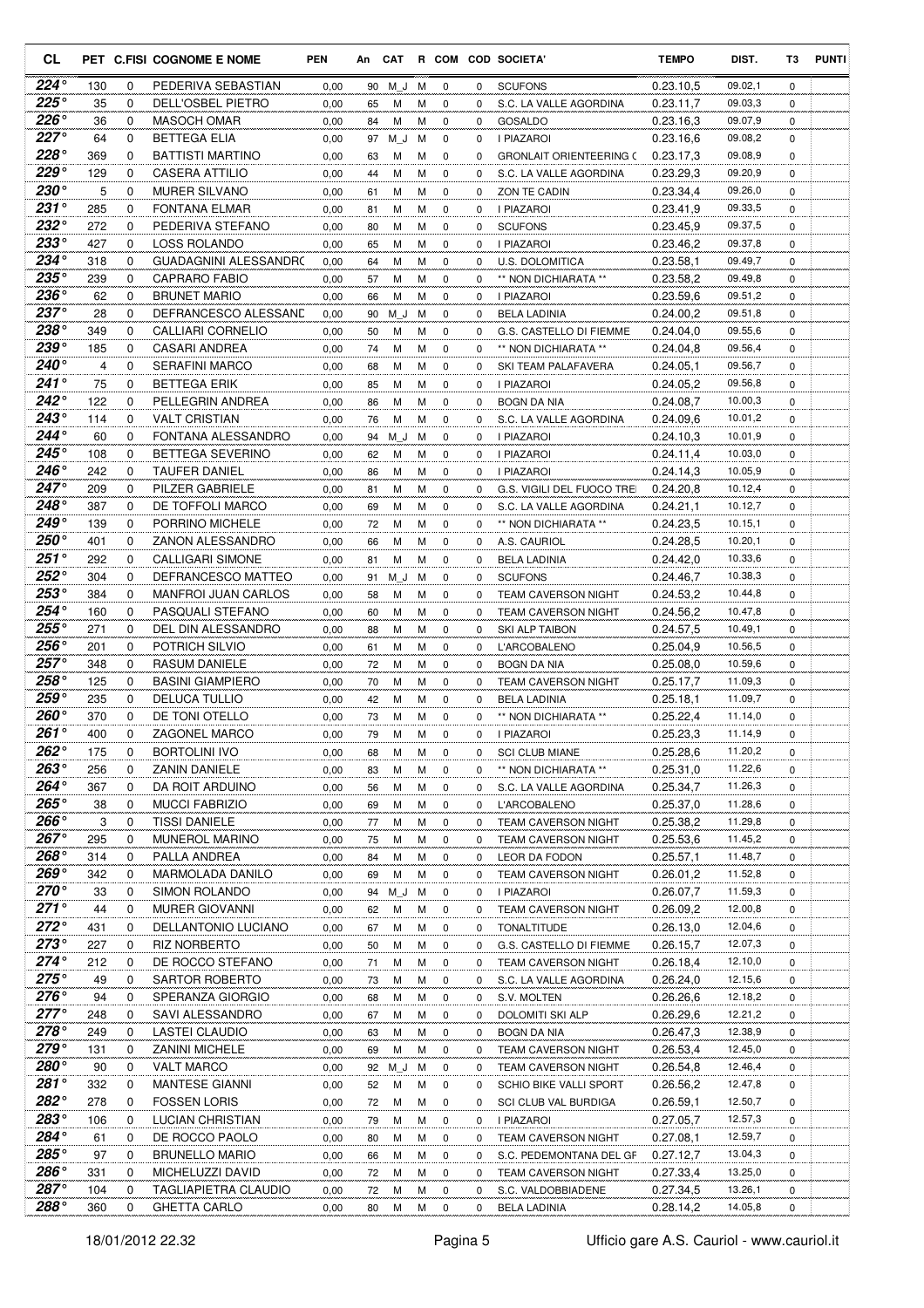| <b>CL</b>                           |            |              | PET C.FISI COGNOME E NOME                              | <b>PEN</b>   | An       | CAT    |        |                            |               | R COM COD SOCIETA'                                          | <b>TEMPO</b>           | DIST.              | T3          | <b>PUNTI</b> |
|-------------------------------------|------------|--------------|--------------------------------------------------------|--------------|----------|--------|--------|----------------------------|---------------|-------------------------------------------------------------|------------------------|--------------------|-------------|--------------|
| 289°                                | 264        | 0            | LORENZI SERGIO                                         | 0,00         | 65       | м      | м      | 0                          | 0             | <b>L'ARCOBALENO</b>                                         | 0.28.49,4              | 14.41,0            | $\mathbf 0$ |              |
| 290°                                | 265        | $\Omega$     | <b>MOTT SIMONE</b>                                     | 0,00         | 81       | м      | м      | 0                          | 0             | I PIAZAROI                                                  | 0.29.05.5              | 14.57,1            | $\Omega$    |              |
| $291^\circ$                         | 379        | 0            | POLAZZON MICHELE                                       | 0,00         | 70       | м      | M      | $\mathbf 0$                | $\Omega$      | S.C. LA VALLE AGORDINA                                      | 0.29.08.8              | 15.00,4            | 0           |              |
| $292^\circ$                         | 59         | 0            | <b>MURER STEFANO</b>                                   | 0,00         | 63       | М      | М      | $\mathbf 0$                | 0             | <b>TEAM CAVERSON NIGHT</b>                                  | 0.29.15,5              | 15.07,1            | 0           |              |
| 293°                                | 76         | 0            | <b>FACCHINATO LORENZO</b>                              | 0,00         | 68       | м      | м      | 0                          | 0             | S.C. MARZOLA                                                | 0.29.24.5              | 15.16,1            | 0           |              |
| 294°                                | 117        | 0            | <b>PELLARIN ERNESTO</b>                                | 0,00         | 70       | м      | м      | $\mathbf 0$                | $\Omega$      | <b>SCI CLUB MIANE</b>                                       | 0.29.59.3              | 15.50,9            | 0           |              |
| $295^{\circ}$                       | 291        | 0            | DORIGO WALLI                                           | 0,00         | 71       | м      | M      | $\mathbf 0$                | 0             | <b>TEAM CAVERSON NIGHT</b>                                  | 0.30.12,1              | 16.03,7            | 0           |              |
| 296°<br>$297^\circ$                 | 213<br>186 | 0<br>0       | <b>VEDANA ENZO</b><br><b>BRUNEL IGINIO</b>             | 0,00         | 74       | м      | м      | 0                          | $\mathbf 0$   | S.C. LA VALLE AGORDINA                                      | 0.30.36,0              | 16.27,6<br>16.50,1 | 0           |              |
| 298°                                | 425        | 0            | CONEDERA TIZIANO                                       | 0,00<br>0,00 | 51<br>68 | М<br>М | м<br>м | 0<br>0                     | 0<br>0        | <b>BELA LADINIA</b><br>SKI TEAM PALAFAVERA                  | 0.30.58.5<br>0.33.01,8 | 18.53,4            | 0<br>0      |              |
| 299°                                | 178        | 0            | <b>BUCCI EMILIO</b>                                    | 0,00         | 59       | м      | м      | $\mathbf 0$                | 0             | S.C. ORSO BIANCO                                            | 0.33.24,9              | 19.16,5            | 0           |              |
| $300^{\circ}$                       | 193        | 0            | OSSI STEFANO                                           | 0,00         | 64       | М      | M      | $\mathbf 0$                | 0             | <b>TONALTITUDE</b>                                          | 0.33.31,2              | 19.22,8            | 0           |              |
| 301 $^{\circ}$                      | 311        | $\Omega$     | SOMMAVILLA MARCO                                       | 0,00         | 65       | М      | M      | $\mathbf 0$                | 0             | S.C. PIRAMIDI SEGONZANO                                     | 0.33.37,4              | 19.29,0            | 0           |              |
| $302^{\circ}$                       | 276        | 0            | <b>FOLLADOR EROS</b>                                   | 0,00         | 61       | м      | M      | 0                          | $\Omega$      | <b>TEAM CAVERSON NIGHT</b>                                  | 0.34.27,1              | 20.18,7            | 0           |              |
| $303^\circ$                         | 83         | 0            | <b>BAZZO MICHELE</b>                                   | 0,00         | 67       | М      | M      | $\mathbf 0$                | 0             | <b>TEAM CAVERSON NIGHT</b>                                  | 0.34.37.9              | 20.29,5            | 0           |              |
| $304^\circ$                         | 191        | 0            | DE BIASIO AGOSTINO                                     | 0,00         | 62       | м      | M      | 0                          | 0             | <b>TEAM CAVERSON NIGHT</b>                                  | 0.34.47,7              | 20.39,3            | 0           |              |
| $305^{\circ}$                       | 69         | 0            | DE BIASIO SERGIO                                       | 0,00         | 58       | М      | м      | 0                          | 0             | <b>TEAM CAVERSON NIGHT</b>                                  | 0.35.08.7              | 21.00,3            | 0           |              |
| 306°                                | 152        | 0            | CORAZZA GERMANO                                        | 0,00         | 72       | М      | м      | 0                          | $\Omega$      | <b>DOLOMITI SKI ALP</b>                                     | 0.38.07,1              | 23.58,7            | 0           |              |
| 307°                                | 19         | $\Omega$     | <b>BEN PIERGIORGIO</b>                                 | 0,00         | 67       | М      | м      | 0                          | 0             | <b>TEAM CAVERSON NIGHT</b>                                  | 0.39.46,2              | 25.37,8            | 0           |              |
| 0°                                  | 2          | $\Omega$     | DAMOLIN EINAR                                          | 0,00         | 73       | м      | M      | $\mathbf 0$                | 0             | S.C. PIRAMIDI SEGONZANO                                     | NP                     |                    | 0           |              |
| 0°<br>$\boldsymbol{\theta}^{\circ}$ | 6<br>9     | 0            | <b>GOBBER PAOLO</b>                                    | 0,00         | 68       | М      | M      | $\mathbf 0$                | 0             | <b>I PIAZAROI</b>                                           | NP<br><b>NP</b>        |                    | 0           |              |
| $\boldsymbol{0}$                    | 12         | 0<br>0       | <b>FRANCESCHINEL DOMENIC</b><br><b>BETTEGA ERNESTO</b> | 0,00<br>0,00 | 63<br>62 | м<br>м | M<br>M | $\mathbf 0$<br>$\mathbf 0$ | 0<br>$\Omega$ | I PIAZAROI<br><b>I PIAZAROI</b>                             | <b>NP</b>              |                    | 0<br>0      |              |
| $\boldsymbol{\theta}^{\circ}$       | 15         | 0            | <b>CODEMO MAURO</b>                                    | 0,00         | 76       | м      | M      | $\mathbf 0$                | 0             | S.C. VALDOBBIADENE                                          | <b>NP</b>              |                    | 0           |              |
| $\boldsymbol{\theta}^{\circ}$       | 23         | 0            | BORTOLUZZI LORENZO                                     | 0,00         | 56       | м      | M      | 0                          | 0             | <b>TEAM CAVERSON NIGHT</b>                                  | <b>NP</b>              |                    | 0           |              |
| $\boldsymbol{\theta}^{\circ}$       | 52         | 0            | RIOLFATTI RICCARDO                                     | 0,00         | 69       | м      | м      | 0                          | $\Omega$      | <b>L'ARCOBALENO</b>                                         | <b>NP</b>              |                    | 0           |              |
| $\boldsymbol{\theta}^{\circ}$       | 68         | $\Omega$     | <b>BERGAMASCHI GREGORIO</b>                            | 0,00         | 68       | м      | м      | 0                          | $\Omega$      | <b>L'ARCOBALENO</b>                                         | <b>NP</b>              |                    | 0           |              |
| $\boldsymbol{\theta}^{\circ}$       | 72         | 0            | DAL BEN ANDREA                                         | 0,00         | 69       | м      | M      | $\mathbf 0$                | 0             | U.S. CORNACCI                                               | <b>NP</b>              |                    | 0           |              |
| $\boldsymbol{\theta}^{\circ}$       | 86         | 0            | DONDIO MASSIMO                                         | 0,00         | 69       | М      | M      | $\mathbf 0$                | 0             | <b>U.S. CORNACCI</b>                                        | <b>NP</b>              |                    | 0           |              |
| $\boldsymbol{\theta}^{\circ}$       | 98         | 0            | PERUT DARIO                                            | 0.00         | 66       | М      | M      | 0                          | 0             | S.C. PIRAMIDI SEGONZANO                                     | NP                     |                    | 0           |              |
| $\boldsymbol{\theta}^{\circ}$       | 100        | $\Omega$     | DELL'EVA STEFANO                                       | 0,00         | 79       | м      | м      | 0                          | 0             | <b>TEAM CAVERSON NIGHT</b>                                  | NP                     |                    | 0           |              |
| $\boldsymbol{\theta}^{\circ}$       | 103        | 0            | <b>FRANZINI MANUEL</b>                                 | 0,00         | 76       | м      | M      | $\mathbf 0$                | 0             | G.S. COSTALTA                                               | <b>NP</b>              |                    | 0           |              |
| $\boldsymbol{\theta}^{\circ}$       | 128        | 0            | <b>FARENZENA GIORGIO</b>                               | 0,00         | 62       | м      | M      | 0                          | 0             | S.C. LA VALLE AGORDINA                                      | <b>NP</b>              |                    | 0           |              |
| 0°<br>$\boldsymbol{\theta}^{\circ}$ | 134        | 0            | <b>REN DEMIS</b>                                       | 0,00         | 82       | М      | м      | 0                          | 0             | <b>TEAM CAVERSON NIGHT</b>                                  | <b>NP</b>              |                    | 0           |              |
| $\boldsymbol{o} \circ$              | 138<br>143 | 0<br>0       | PIERDONA' EDDI<br><b>MONTESE GIANNI</b>                | 0,00         | 76       | М      | м      | 0<br>$\mathbf 0$           | 0             | <b>SCI CLUB MIANE</b>                                       | <b>NP</b><br>NP        |                    | 0<br>0      |              |
| 0°                                  | 153        | 0            | <b>MIOLA GIANNI</b>                                    | 0,00<br>0,00 | 52<br>79 | м<br>М | м<br>M | 0                          | 0<br>0        | <b>SCHIO BIKE VALLI SPORT</b><br><b>TEAM CAVERSON NIGHT</b> | ΝP                     |                    | 0           |              |
| $\boldsymbol{0}$ °                  | 163        | $\Omega$     | <b>ZULIAN RENATO</b>                                   | 0.00         | 53       | М      | M      | $\Omega$                   | 0             | <b>BOGN DA NIA</b>                                          | <b>NP</b>              |                    | 0           |              |
| 0°                                  | 170        | 0            | <b>LOSS LUCIANO</b>                                    | 0,00         | 72       | м      | м      | 0                          | 0             | I PIAZAROI                                                  | <b>NP</b>              |                    | 0           |              |
| $\boldsymbol{0}$ °                  | 181        | 0            | <b>RATTIN LUIGI</b>                                    | 0,00         | 59       | М      | М      | 0                          | 0             | I PIAZAROI                                                  | N <sub>P</sub>         |                    | 0           |              |
| 0°                                  | 189        | 0            | DI BRINA GIAMPIERO                                     | 0,00         | 73       | м      | М      | $\mathbf 0$                | 0             | TEAM KIWI SPORTS                                            | NP                     |                    | 0           |              |
| 0°                                  | 192        | 0            | CASSOL STEFANO                                         | 0,00         | 75       | м      | М      | 0                          | 0             | TEAM CAVERSON NIGHT                                         | NP                     |                    | 0           |              |
| 0°                                  | 196        | $\mathbf{0}$ | DE FILIPPO ANTONIO                                     | 0,00         | 62       | м      | М      | 0                          | 0             | ALDO MORO PALUZZA                                           | NP                     |                    | 0           |              |
| 0°                                  | 155        | 0            | <b>BRIGADOI GIANNI</b>                                 | 0,00         | 60       | М      | М      | 0                          | 0             | U.S. DOLOMITICA                                             | NP                     |                    | 0           |              |
| $\boldsymbol{0}$ °                  | 203        | 0            | <b>BERNARD EGON</b>                                    | 0,00         | 84       | М      | м      | 0                          | 0             | <b>BOGN DA NIA</b>                                          | NP                     |                    | 0           |              |
| 0°                                  | 211        | 0            | <b>GERHARD LUDWIG</b>                                  | 0,00         | 74       | М      | М      | 0                          | 0             | <b>BOGN DA NIA</b>                                          | NP.                    |                    | 0           |              |
| 0°<br>0°                            | 215<br>221 | 0<br>0       | <b>TABACCHI CRISTIANO</b>                              | 0,00         | 83       | м      | м      | 0                          | 0             | DOLOMITI SKI ALP                                            | <b>NP</b><br>NP        |                    | 0           |              |
| 0°                                  | 226        | 0            | BETTEGA STEFANO<br>DELUCA YANEZ                        | 0,00<br>0,00 | 80<br>76 | м<br>м | М<br>М | 0<br>0                     | 0<br>0        | I PIAZAROI<br>S.C. PIRAMIDI SEGONZANO                       | <b>NP</b>              |                    | 0<br>0      |              |
| 0°                                  | 229        | 0            | GILMOZZI FRANCESCO                                     | 0,00         | 70       | м      | М      | 0                          | 0             | <b>VVFF CAVALESE</b>                                        | <b>NP</b>              |                    | 0           |              |
| 0°                                  | 237        | 0            | ROSA' ANDREA                                           | 0,00         | 87       | М      | м      | 0                          | 0             | SAT VAL DI GRESTA                                           | <b>NP</b>              |                    | 0           |              |
| 0°                                  | 250        | 0            | ZANON ALESSANDRO 84                                    | 0,00         | 84       | М      | М      | 0                          | 0             | DOLOMITI SKI ALP                                            | NP                     |                    | 0           |              |
| 0°                                  | 277        | 0            | DE MARIA PAOLO                                         | 0,00         | 71       | м      | м      | 0                          | $\mathbf 0$   | <b>DOLOMITI SKI ALP</b>                                     | NP                     |                    | 0           |              |
| 0°                                  | 282        | 0            | DE PELLEGRINI IGOR                                     | 0,00         | 65       | М      | М      | 0                          | 0             | S.C. PIRAMIDI SEGONZANO                                     | ΝP                     |                    | 0           |              |
| 0°                                  | 294        | 0            | <b>MANFROI IGOR</b>                                    | 0,00         | 70       | М      | М      | 0                          | 0             | <b>TEAM CAVERSON NIGHT</b>                                  | NP.                    |                    | 0           |              |
| 0°                                  | 300        | 0            | <b>BRUSCHETTI LUCA</b>                                 | 0,00         | 66       | М      | м      | 0                          | 0             | LEOR DA FODON                                               | NP                     |                    | 0           |              |
| 0°                                  | 245        | 0            | <b>TELCH PATRIZIO</b>                                  | 0,00         | 85       | м      | м      | 0                          | 0             | S.C. VALLE DI CEMBRA                                        | NP                     |                    | 0           |              |
| 0°                                  | 308        | 0            | ALLEGRETTO DENIS                                       | 0,00         | 69       | м      | М      | 0                          | 0             | I PIAZAROI                                                  | <b>NP</b>              |                    | 0           |              |
| 0°                                  | 324        | 0            | COLOSSO DIEGO                                          | 0,00         | 82       | м      | М      | 0                          | 0             | G.S. CASTELLO DI FIEMME                                     | NP                     |                    | 0           |              |
| 0°                                  | 327        | 0            | DE PELLEGRINI SANDRO                                   | 0,00         | 52       | м      | м      | 0                          | 0             | TEAM CAVERSON NIGHT                                         | ΝP                     |                    | 0           |              |
| 0°<br>0°                            | 344        | 0            | DALLASANTA DENIS                                       | 0,00         | 67       | м      | м      | 0                          | 0             | I PIAZAROI                                                  | NP.                    |                    | 0           |              |
| 0°                                  | 347<br>353 | 0<br>0       | PIAZZI CLAUDIO<br>ZANETEL GIANANTONIO                  | 0,00<br>0,00 | 84<br>69 | М<br>М | М<br>М | 0<br>0                     | 0<br>0        | G.S. ALPIERI<br>I PIAZAROI                                  | ΝP<br>NP               |                    | 0<br>0      |              |
| $\boldsymbol{0}$ °                  | 364        | 0            | COLLAVO MASSIMO                                        | 0,00         | 71       | М      | М      | 0                          | 0             | S.C. VALDOBBIADENE                                          | NP.                    |                    | 0           |              |
| $\boldsymbol{0}$ °                  | 366        | 0            | <b>GANZ TIZIANO</b>                                    | 0,00         | 81       | M      | М      | 0                          | 0             | I PIAZAROI                                                  | NP                     |                    | 0           |              |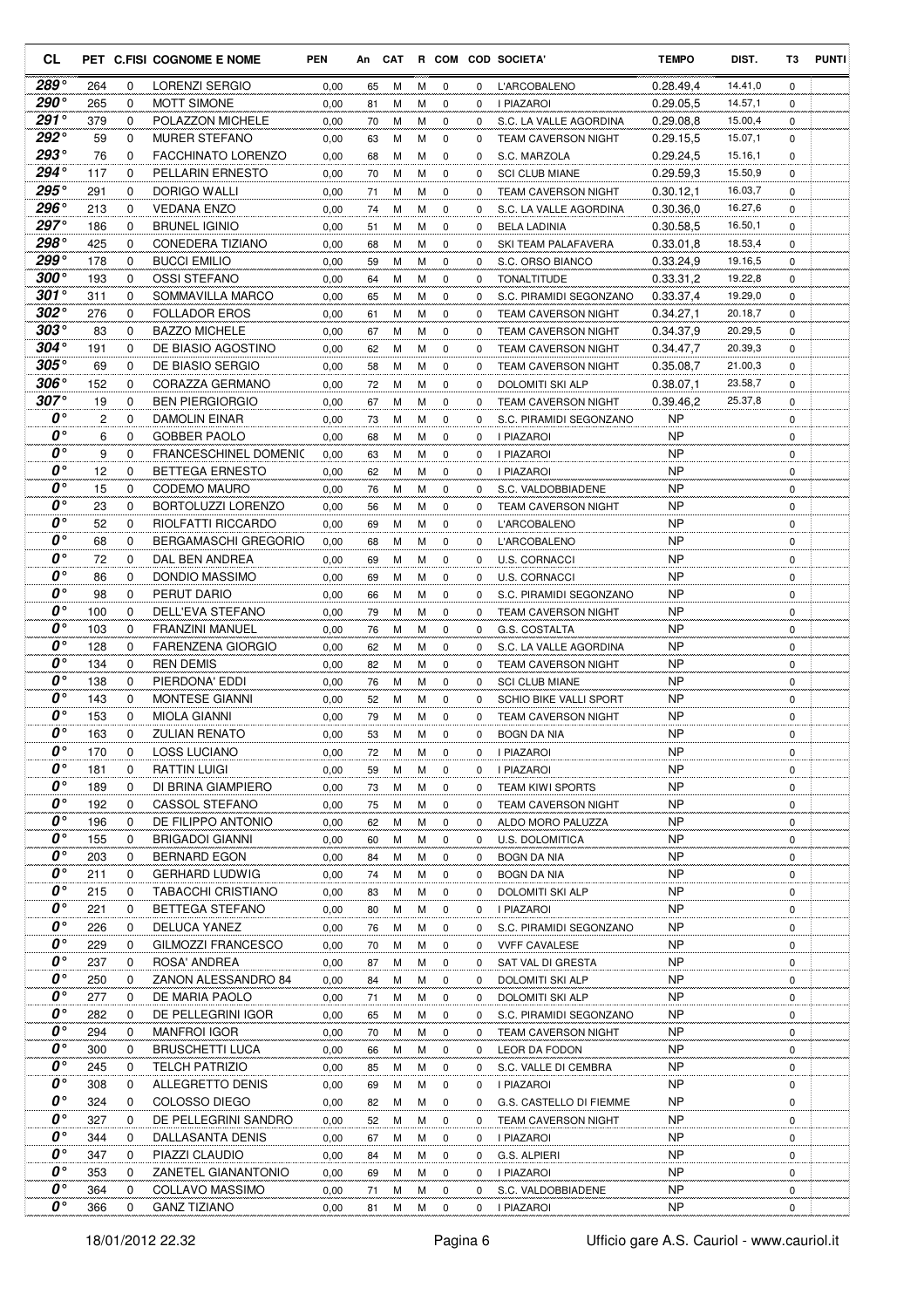| <b>CL</b>                     | PET |              | <b>C.FISI COGNOME E NOME</b> | <b>PEN</b> | An | <b>CAT</b> |   | R COM       |              | <b>COD SOCIETA'</b>     | <b>TEMPO</b> | DIST. | T <sub>3</sub> | <b>PUNTI</b> |
|-------------------------------|-----|--------------|------------------------------|------------|----|------------|---|-------------|--------------|-------------------------|--------------|-------|----------------|--------------|
| $\boldsymbol{\theta}^{\circ}$ | 368 | $\Omega$     | DA VALERIO ANGELO            | 0.00       | 74 | м          | М | $\Omega$    | $\Omega$     | <b>DOLOMITI SKI ALP</b> | <b>NP</b>    |       | $\Omega$       |              |
| $\boldsymbol{\theta}^{\circ}$ | 372 | $\Omega$     | <b>BRUNEL EUGENIO</b>        | 0.00       | 61 | M          | М | $\mathbf 0$ | <sup>0</sup> | <b>BELA LADINIA</b>     | <b>NP</b>    |       | 0              |              |
| $0^{\circ}$                   | 376 | $\Omega$     | <b>BETTIN MAURO</b>          | 0.00       | 68 | M          | М | $\Omega$    | <sup>0</sup> | <b>DOLOMITI SKI ALP</b> | <b>NP</b>    |       | $\Omega$       |              |
| $\boldsymbol{\theta}^{\circ}$ | 378 | 0            | <b>SALMI ALBERTO</b>         | 0.00       | 70 | M          | M | $\mathbf 0$ | 0            | A.S. CAURIOL            | <b>NP</b>    |       | $\Omega$       |              |
| $\boldsymbol{\theta}^{\circ}$ | 395 | $\Omega$     | <b>LIRA GIANCARLO</b>        | 0.00       | 65 | M          | M | 0           | 0            | <b>I FAVOLENZE</b>      | <b>NP</b>    |       | $\Omega$       |              |
| $\boldsymbol{\theta}^{\circ}$ | 397 | 0            | DE BERNARDIN GIANPAOLO       | 0.00       | 70 | м          | м | $\Omega$    | $\Omega$     | S.C. ALLEGHE            | <b>NP</b>    |       | $\Omega$       |              |
| $\boldsymbol{\theta}^{\circ}$ | 405 | $\Omega$     | DE PELLEGRINI GIOVANNI       | 0.00       | 80 | м          | M | 0           | 0            | S.C. PIRAMIDI SEGONZANO | <b>NP</b>    |       | 0              |              |
| $\boldsymbol{\theta}^{\circ}$ | 410 | $\Omega$     | <b>TABACCHI DIEGO</b>        | 0.00       | 59 | M          | м | $\Omega$    | <sup>0</sup> | <b>DOLOMITI SKI ALP</b> | <b>NP</b>    |       | $\Omega$       |              |
| $\boldsymbol{0}$ °            | 412 | $\Omega$     | <b>GAZ NICOLA</b>            | 0.00       | 72 | м          | м | $\Omega$    | $\Omega$     | S.C. ALLEGHE            | <b>NP</b>    |       | $\Omega$       |              |
| $\bm{o}^{\circ}$              | 414 | $\Omega$     | VALENARI ALESSANDRO          | 0.00       | 78 | м          | м | 0           | 0            | L'ARCOBALENO            | <b>NP</b>    |       | 0              |              |
| $\boldsymbol{\theta}^{\circ}$ | 415 | $\Omega$     | <b>BRUNET MARCO</b>          | 0.00       | 69 | M          | М | $\Omega$    | <sup>0</sup> | <b>I PIAZAROI</b>       | <b>NP</b>    |       | $\Omega$       |              |
| $\boldsymbol{0}$ °            | 417 | $\Omega$     | <b>VOLTOLINI ISABEL</b>      | 0.00       | 88 | м          | М | $\Omega$    | 0            | <b>I FAVOLENZE</b>      | <b>NP</b>    |       | $\Omega$       |              |
| $\mathbf{0}^{\circ}$          | 419 | <sup>0</sup> | <b>BRUSCHETTI SANDRO</b>     | 0.00       | 64 | м          | М | $\mathbf 0$ | <sup>0</sup> | <b>TEAM HARTMANN</b>    | <b>NP</b>    |       | 0              |              |
| $\boldsymbol{\theta}^{\circ}$ | 424 | 0            | ZANGRANDO MASSIMO            | 0.00       | 66 | м          | М | $\Omega$    | 0            | ZON TE CADIN            | <b>NP</b>    |       | $\Omega$       |              |
| $\boldsymbol{\theta}^{\circ}$ | 166 | $\Omega$     | <b>RATTIN DOMENICO</b>       | 0.00       | 77 | м          | м | $\Omega$    | 0            | I PIAZAROI              | <b>NP</b>    |       | $\Omega$       |              |
| $\boldsymbol{\theta}^{\circ}$ | 396 | $\Omega$     | LANDOLFI ALESSANDRO          | 0,00       | 77 | M          | м | $\Omega$    | 0            | <b>I FAVOLENZE</b>      | <b>NP</b>    |       | $\Omega$       |              |
| $\boldsymbol{\theta}^{\circ}$ | 204 | $\Omega$     | <b>RIZ MATTIA</b>            | 0.00       |    | 92 M J M   |   | $\Omega$    | 0            | <b>BOGN DA NIA</b>      | <b>NP</b>    |       | $\Omega$       |              |
| $\boldsymbol{\theta}^{\circ}$ | 307 | $\Omega$     | <b>ZORTEA NICOLA</b>         | 0.00       |    | 92 M J M   |   | $\Omega$    | $\Omega$     | <b>I PIAZAROI</b>       | <b>NP</b>    |       | $\Omega$       |              |
| $\boldsymbol{\theta}^{\circ}$ | 371 | $\Omega$     | <b>CONCINI ANDREA</b>        | 0.00       |    | 91 M J M   |   | $\Omega$    | <sup>0</sup> | SKI TEAM VAL DI NON     | <b>NP</b>    |       | 0              |              |
| $\boldsymbol{\theta}^{\circ}$ | 418 | 0            | <b>GASPERINI PATRICK</b>     | 0.00       | 89 | M J        | M | $\Omega$    | 0            | <b>I FAVOLENZE</b>      | <b>NP</b>    |       | 0              |              |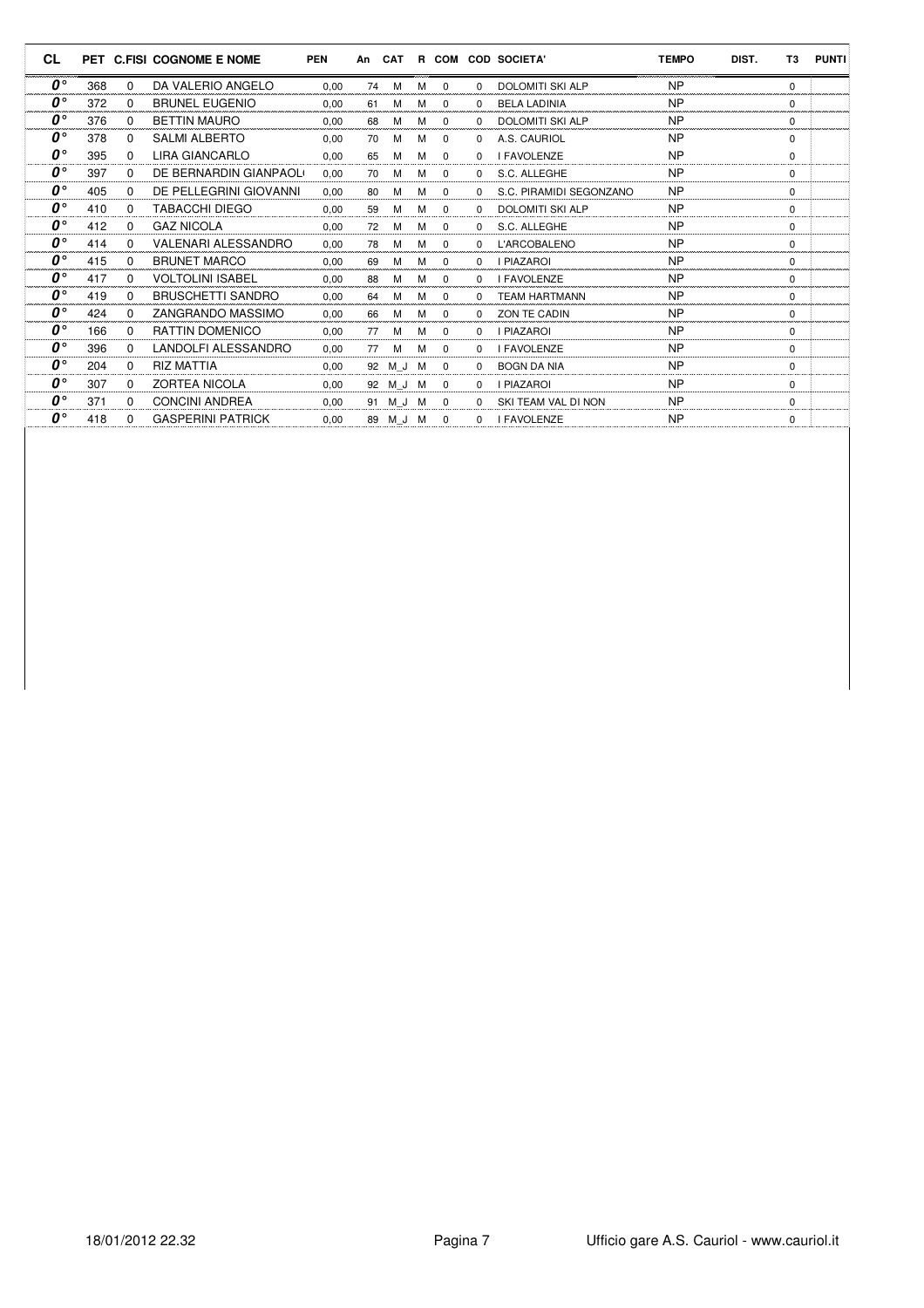## XVII Trofeo VALLE DEL BIOIS 18 gennaio 2012 1^ prova Trofeo Quattro Valli SKI - ALP in notturna individuale Molino - Caverson

| Codex<br><b>SOC.ORGANIZZATRICE</b>                                                                     | Team caverson Night   | GARA<br><b>CODICE SOCIETA'</b>                                                            |                                                 |        |           |
|--------------------------------------------------------------------------------------------------------|-----------------------|-------------------------------------------------------------------------------------------|-------------------------------------------------|--------|-----------|
| LOCALITA'                                                                                              | Molino Caverson       | DATA                                                                                      | 18 gennaio 2012                                 |        |           |
| <b>GIURIA</b>                                                                                          |                       | <b>CARATTERISTICHE TECNICHE</b>                                                           |                                                 |        |           |
| DIRETTORE DI GARA<br><i>DIRETTORE DI PERCORSO</i><br><i>DELEGATO TECN FISI</i><br>ASSIST. DELEGATO TEC |                       | <b>NOME PISTA</b><br><b>LUNGHEZZA</b><br><b>DISLIVELLO TOT</b><br>GIRI<br>N. OMOLOGAZIONE | 0                                               | 0<br>0 | 0 KM<br>M |
| <i>METODO DI PART</i><br><i>TEMPO</i><br><b>NEVE</b>                                                   | a coppie a cronometro | ORA DI PARTENZA<br><i>TECNICA GARA</i><br><b>PENALIZZAZIONE</b>                           | <i>19:30:00</i><br><i><b>INDIVIDUALE TC</b></i> |        |           |

SIGLA CATEGORIA

## CLASSIFICA PER RAGGRUPPAMENTO

| <b>CL</b>    |     |          | PET C.FISI COGNOME E NOME  | <b>PEN</b> | An | CAT |   |             |          | R COM COD SOCIETA'             | <b>TEMPO</b> | DIST.   | T3          | <b>PUNTI</b> |
|--------------|-----|----------|----------------------------|------------|----|-----|---|-------------|----------|--------------------------------|--------------|---------|-------------|--------------|
| $1^{\circ}$  | 354 | $\Omega$ | <b>MENAPACE EMMA</b>       | 0.00       | 63 | F   | F | $\mathbf 0$ | $\Omega$ | <b>BRENTA TEAM</b>             | 0.18.54.2    |         | $\Omega$    |              |
| $2^{\circ}$  | 407 | 0        | <b>IELLICI CARLA</b>       | 0,00       | 69 | F   | F | 0           | 0        | <b>BOGN DA NIA</b>             | 0.19.00.0    | 00.05,8 | $\mathbf 0$ |              |
| $3^{\circ}$  | 389 | 0        | <b>GROSS ANNEMARIE</b>     | 0.00       | 69 | F   | F | $\mathbf 0$ | $\Omega$ | <b>BOGN DA NIA</b>             | 0.19.02.8    | 00.08,6 | $\Omega$    |              |
| $4^{\circ}$  | 167 | $\Omega$ | <b>VALMASSOI MARTINA</b>   | 0.00       | 89 | FJ  | F | $\Omega$    | $\Omega$ | <b>DOLOMITI SKI ALP</b>        | 0.19.15.5    | 00.21,3 | $\Omega$    |              |
| $5^{\circ}$  | 144 | $\Omega$ | <b>ZANON SABRINA</b>       | 0.00       | 72 | F   | F | $\Omega$    | $\Omega$ | A.S. CAURIOL                   | 0.19.17,7    | 00.23,5 | $\Omega$    |              |
| $6^\circ$    | 339 | $\Omega$ | <b>ZULIAN MARGIT</b>       | 0,00       | 88 | F   | F | $\Omega$    | $\Omega$ | <b>BOGN DA NIA</b>             | 0.19.33.1    | 00.38,9 | $\Omega$    |              |
| $7^\circ$    | 107 | 0        | <b>SECCO ROBERTA</b>       | 0,00       | 64 | F   | F | $\mathbf 0$ | $\Omega$ | SKI CLUB SAN MARTINO C.        | 0.19.46,5    | 00.52,3 | $\Omega$    |              |
| $8^{\circ}$  | 135 | $\Omega$ | <b>OSLER FEDERICA</b>      | 0.00       | 83 | F   | F | $\Omega$    | $\Omega$ | L'ARCOBALENO                   | 0.19.55.6    | 01.01.4 | $\Omega$    |              |
| $g \circ$    | 80  | $\Omega$ | <b>RIZZI MICHELA</b>       | 0,00       | 71 | F   | F | $\mathbf 0$ | $\Omega$ | <b>BELA LADINIA</b>            | 0.20.25.1    | 01.30,9 | $\Omega$    |              |
| $10^{\circ}$ | 252 | $\Omega$ | <b>BENEDETTI ELISABETH</b> | 0.00       | 71 | F   | F | $\Omega$    | $\Omega$ | A.S. CAURIOL                   | 0.20.30.1    | 01.35,9 | $\Omega$    |              |
| $11^{\circ}$ | 350 | $\Omega$ | DE FRANCESCH NADA          | 0,00       | 71 | F   | F | $\Omega$    | $\Omega$ | <b>DOLOMITI SKI ALP</b>        | 0.21.17,5    | 02.23,3 | $\Omega$    |              |
| $12^{\circ}$ | 158 | $\Omega$ | ZANETEL ANNALISA           | 0.00       | 76 | F   | F | $\Omega$    | $\Omega$ | <b>I PIAZAROI</b>              | 0.22.24.0    | 03.29,8 | $\Omega$    |              |
| $13^\circ$   | 246 | $\Omega$ | CORAZZA LAURA              | 0,00       | 97 | F J | F | $\Omega$    | $\Omega$ | <b>DOLOMITI SKI ALP</b>        | 0.22.24,7    | 03.30,5 | $\Omega$    |              |
| $14^\circ$   | 351 | $\Omega$ | DE BIASIO EGIZIA           | 0.00       | 71 | F   | F | $\Omega$    | $\Omega$ | <b>TEAM CAVERSON NIGHT</b>     | 0.23.16.5    | 04.22,3 | $\Omega$    |              |
| 15°          | 82  | $\Omega$ | <b>SCARIAN ANNA</b>        | 0.00       | 72 | F   | F | $\Omega$    | $\Omega$ | <b>U.S. CORNACCI</b>           | 0.24.03.5    | 05.09,3 | $\Omega$    |              |
| $16^{\circ}$ | 88  | 0        | <b>GIOVANNINI MARIKA</b>   | 0,00       | 75 | F   | F | $\mathbf 0$ | $\Omega$ | MAI ZEDER SKI TEAM             | 0.24.15,9    | 05.21,7 | $\Omega$    |              |
| $17^\circ$   | 428 | $\Omega$ | <b>GLIERA NICOLETTA</b>    | 0,00       | 80 | F   | F | $\Omega$    | $\Omega$ | SCI CLUB LEOR DA FODOM         | 0.24.28,0    | 05.33,8 | $\Omega$    |              |
| 18°          | 17  | 0        | CHIOCCHETTI BARBARA        | 0,00       | 69 | F   | F | $\mathbf 0$ | $\Omega$ | <b>U.S. DOLOMITICA</b>         | 0.24.31,7    | 05.37,5 | $\Omega$    |              |
| $19^{\circ}$ | 385 | $\Omega$ | <b>BEZ MONICA</b>          | 0.00       | 78 | F   | F | $\mathbf 0$ | $\Omega$ | <b>DOLOMITI SKI ALP</b>        | 0.24.35.8    | 05.41,6 | $\Omega$    |              |
| $20^{\circ}$ | 71  | $\Omega$ | <b>DEOLA ELISA</b>         | 0,00       | 86 | F   | F | $\Omega$    | 0        | <b>TEAM CAVERSON NIGHT</b>     | 0.25.06.2    | 06.12,0 | $\Omega$    |              |
| 21°          | 173 | $\Omega$ | CAVADA DARIA               | 0.00       | 66 | F   | E | $\Omega$    | $\Omega$ | ZON TE CADIN                   | 0.25.13,5    | 06.19,3 | $\Omega$    |              |
| $22^{\circ}$ | 26  | $\Omega$ | <b>SCALET MARTA</b>        | 0,00       | 93 | F J | F | $\Omega$    | $\Omega$ | <b>I PIAZAROI</b>              | 0.25.18,9    | 06.24.7 | $\Omega$    |              |
| $23^{\circ}$ | 84  | $\Omega$ | DE MIN ARIANNA             | 0,00       | 97 | FJ  | F | $\mathbf 0$ | $\Omega$ | <b>DOLOMITI SKI ALP</b>        | 0.26.32,3    | 07.38,1 | $\Omega$    |              |
| $24^{\circ}$ | 77  | $\Omega$ | <b>MARCON ORNELLA</b>      | 0,00       | 68 | F   | F | $\mathbf 0$ | $\Omega$ | <b>GOSALDO</b>                 | 0.27.01,7    | 08.07,5 | $\Omega$    |              |
| $25^{\circ}$ | 408 | 0        | PRETE ALICE                | 0,00       | 77 | F   | F | 0           | $\Omega$ | S.C. LA VALLE AGORDINA         | 0.27.03,0    | 08.08.8 | $\Omega$    |              |
| $26^{\circ}$ | 240 | $\Omega$ | <b>TONA GLORIA</b>         | 0.00       | 93 | FJ  | F | $\Omega$    | $\Omega$ | <b>DOLOMITI SKI ALP</b>        | 0.27.18.3    | 08.24,1 | $\Omega$    |              |
| $27^\circ$   | 43  | 0        | <b>COSTA CECILIA</b>       | 0.00       | 50 | F   | F | $\mathbf 0$ | $\Omega$ | <b>VENEZIA RUNNERS</b>         | 0.28.14.3    | 09.20,1 | $\Omega$    |              |
| 28°          | 99  | $\Omega$ | <b>LUCIANI FABIANA</b>     | 0.00       | 63 | F   | F | $\Omega$    | $\Omega$ | <b>SCI CLUB CANALE D'AGORD</b> | 0.28.25,5    | 09.31,3 | $\Omega$    |              |